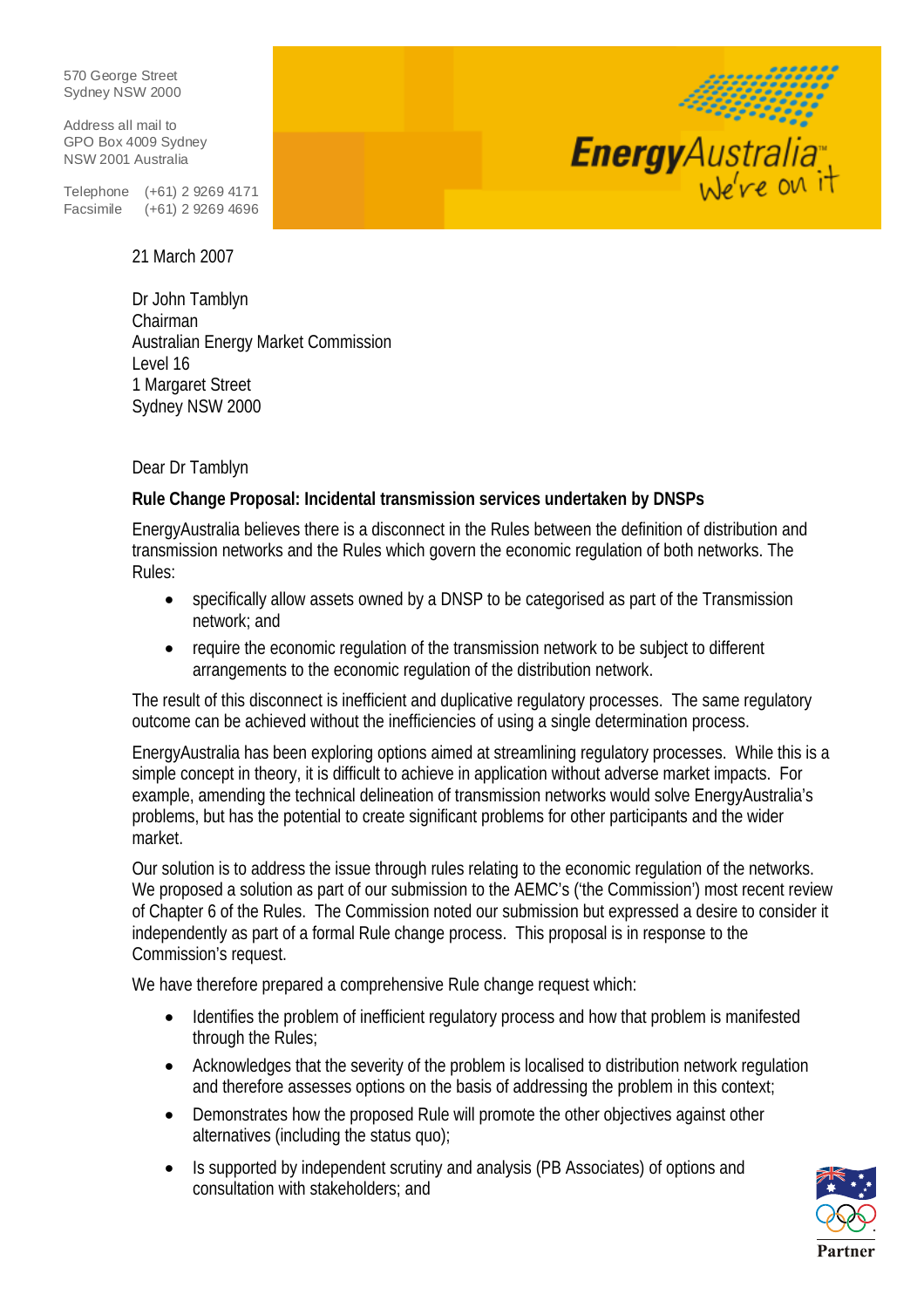• Identifies the Rules that require amendment and suggests drafting to guide the AEMC when addressing the Rule change.

This Rule change proposal supersedes that which EnergyAustralia lodged with the AEMC on 5 January 2007 and has been amended following discussions with your officers and other stakeholders.

Unfortunately time is not on our side. We began preparations for our next process for determining network revenues at the end of last year. Significant delay in this Rule change would mean we would not be able to revisit this issue until 2014. The urgency to resolve this problem justifies an expedited Rule change under Section 96 of the National Electricity Law.

If you have any queries or comments regarding this proposal, please do not hesitate to contact me on (02) 9269 4171.

Yours sincerely

 $\ell \neq \ell$ 

Harry Colebourn Executive Manager – Network Regulation & Pricing

**Attachments**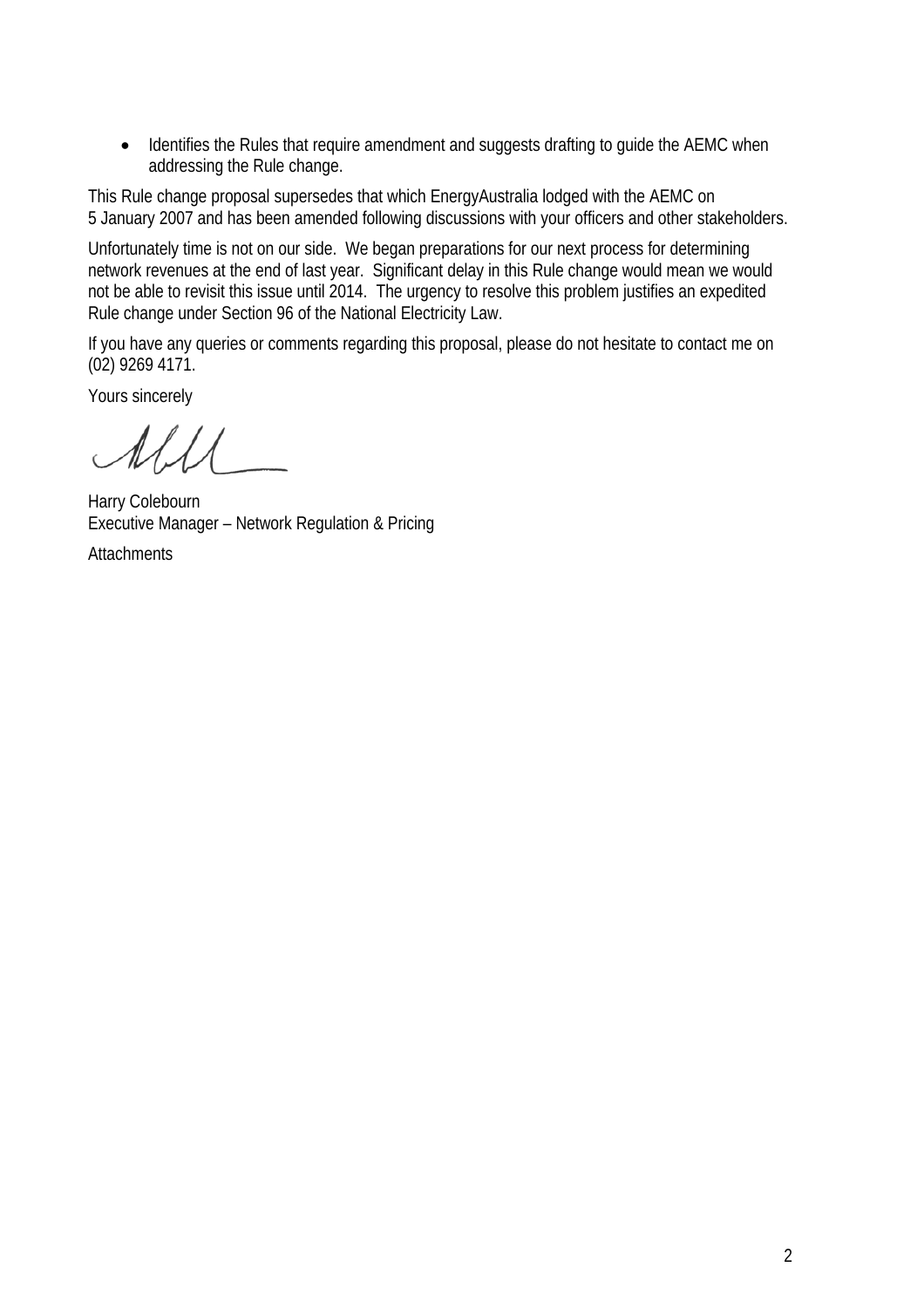

# **Rule change proposal Incidental transmission services provided by DNSPs**

MARCH 2007

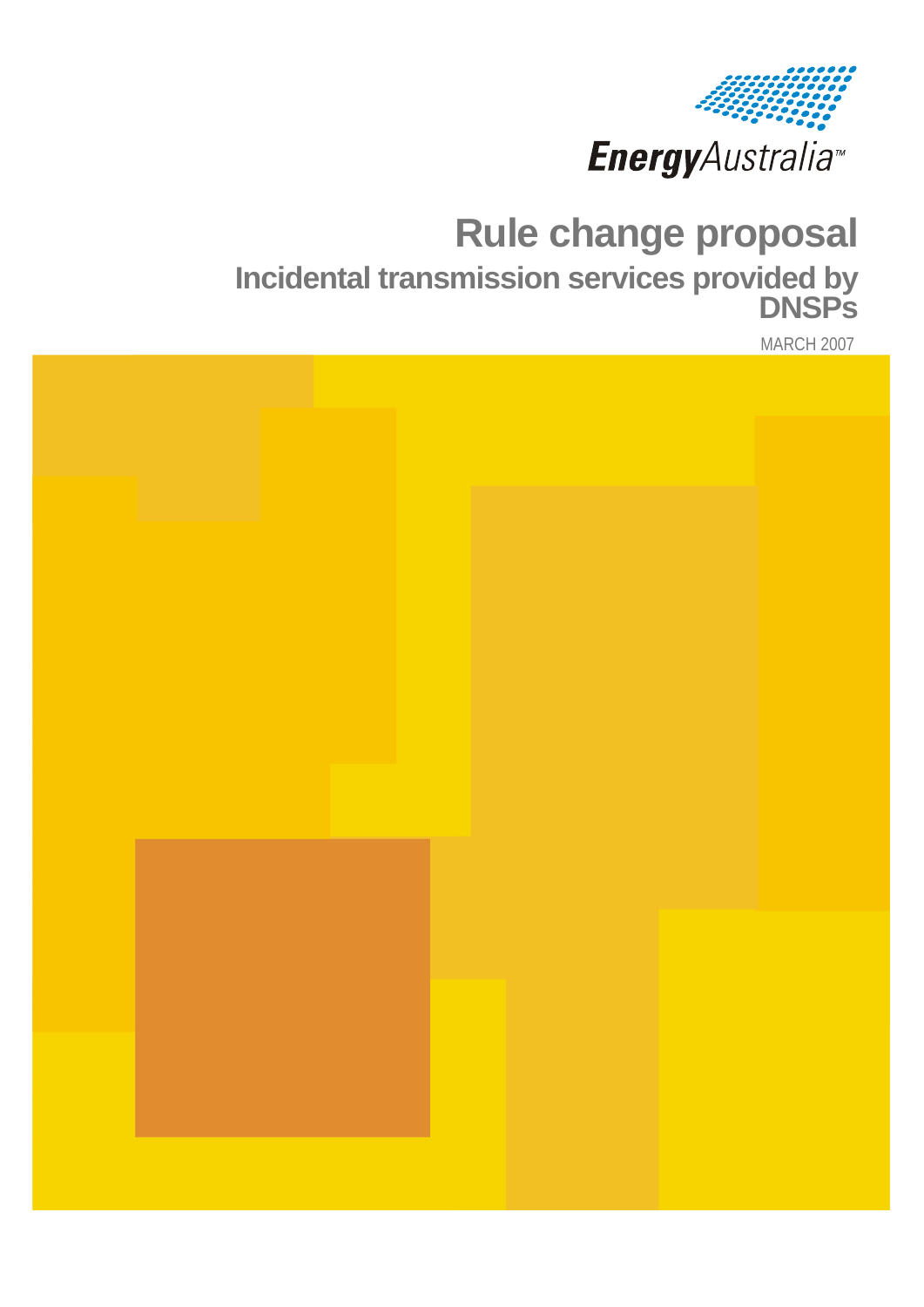# **Incidental transmission services provided by DNSPs**

MARCH 2007

#### **Contents**

| 1 |                                                                                                                                                                                                                                                                                                                                 |  |
|---|---------------------------------------------------------------------------------------------------------------------------------------------------------------------------------------------------------------------------------------------------------------------------------------------------------------------------------|--|
| 2 | 2.1<br>2.2<br>2.3<br>2.4<br>EnergyAustralia's proposal to address the problem and description of proposed Rule 5<br>2.5<br>2.6<br>2.7<br>2.8<br>2.9                                                                                                                                                                             |  |
| 3 | 3.1<br>3.2<br>3.3<br>3.4<br>3.5<br>3.5.1<br>3.5.2<br>3.5.3                                                                                                                                                                                                                                                                      |  |
| 4 | THE PROPOSED RULE AND HOW THE ISSUES WILL BE ADDRESSED BY<br>4.1<br>4.2<br>4.3<br>4.4<br>4.5<br>Adjustment made at the beginning of the next distribution regulatory control period  15<br>4.6<br>4.7<br>4.8<br>4.9<br>Consequential amendments to other parts of the Rules: adjustment to the regulatory asset base 18<br>4.10 |  |
| 5 | 5.1<br>Why the NEM Objective requires a separate treatment of allocation for pricing purposes 20<br>5.2<br>5.3<br>5.4<br>5.5                                                                                                                                                                                                    |  |
| 6 | 6.1<br>6.2                                                                                                                                                                                                                                                                                                                      |  |
|   |                                                                                                                                                                                                                                                                                                                                 |  |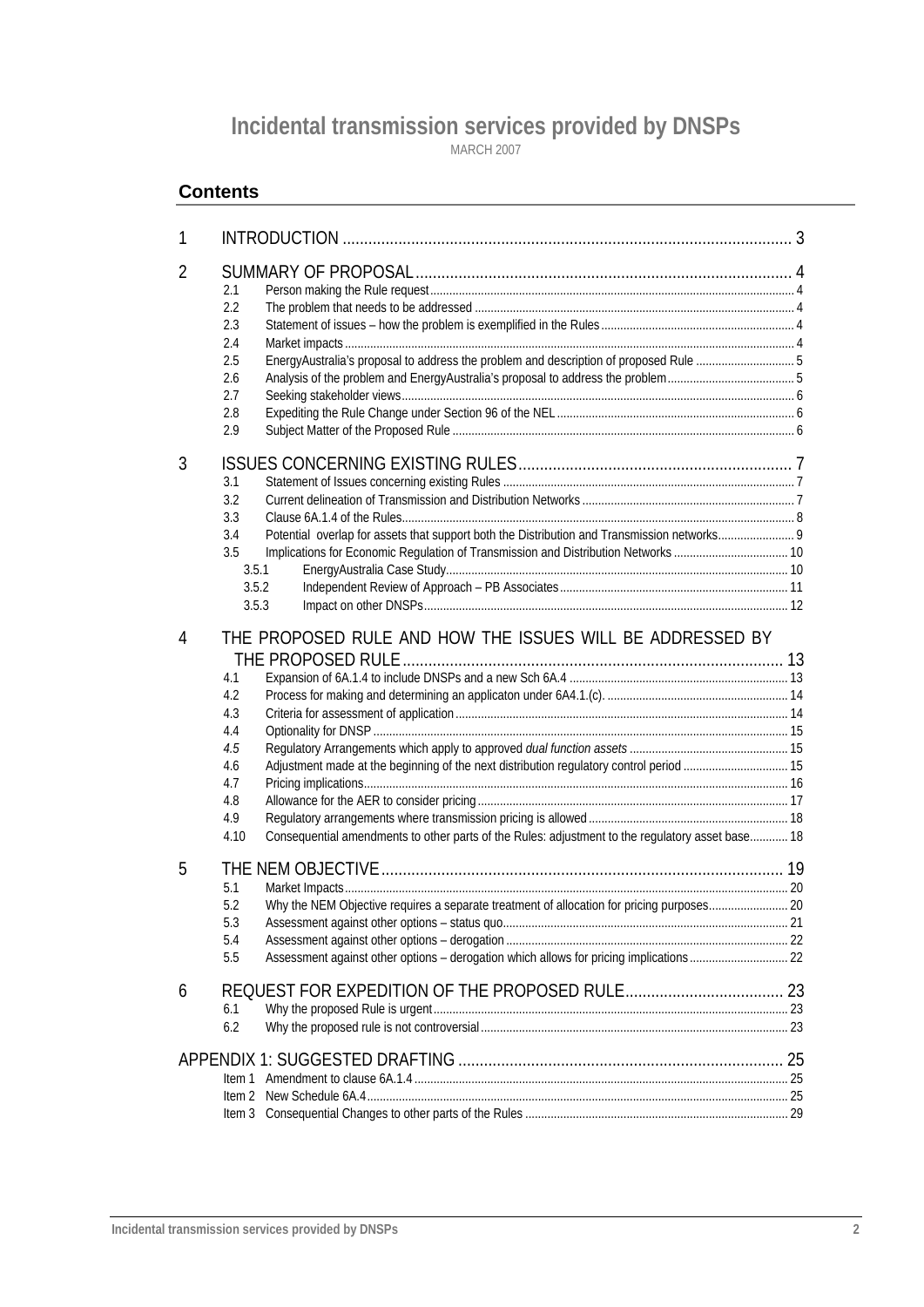In 1999 and 2004, EnergyAustralia was subjected to two regulatory determinations for its single electricity network. The ACCC scrutinised assets and related expenditure that fell under the definition of transmission network. IPART scrutinised those assets and related expenditure defined as part of the distribution network. However, changes to the configuration of both TransGrid's and EnergyAustralia's network mean that network assets will move in and out of asset categories over time. A significant level of duplication and inefficiency has therefore been evident in the undertaking of two concurrent reviews.

This problem will be exacerbated when responsibility for economic regulation of all electricity networks rests with the same regulator. We expect that is problem is also likely to occur with other distribution network owners, if it hasn't already.

EnergyAustralia has been exploring options aimed at streamlining regulatory processes. While this is a simple concept in theory, it is difficult to achieve in application without adverse market impacts. For example, amending the technical delineation of transmission networks would solve EnergyAustralia's problem, but has the potential to create significant problems for other participants and the wider market.

Our solution is to address the issue through rules relating to the economic regulation of the networks. We proposed a solution as part of our submission to the AEMC's ('the Commission') most recent review of Chapter 6 of the Rules. The Commission noted our submission but expressed a desire to consider it independently as part of a formal Rule change process. This proposal is in response to the Commission's request.

We acknowledge the Commission's most recent guidelines<sup>1</sup> to assist proponents in preparing submissions. We also support the Commission's desire for a rigorous approach to evaluating Rule change proposals2. We have therefore prepared a comprehensive Rule change request which:

- Identifies the problem that needs to be addressed and how that problem is exemplified in the current Rules;
- In light of the severity of the problem assesses options on the basis of addressing the problem and the impact on the wider market;
- Demonstrates how EnergyAustralia's proposed solution will promote the NEM Objective against other alternatives (including the status quo);
- Is supported by independent scrutiny and analysis of options and consultation with stakeholders; and
- Identifies the Rules that require amendment to enable EnergyAustralia's proposed solution and suggests drafting to guide the AEMC when addressing the Rule change.

Unfortunately time is not on our side. We began preparations for our next process for determining network revenues at the end of last year. Significant delay in this Rule change would mean we would not be able to revisit this issue until 2014. The urgency to resolve this problem justifies an expedited Rule change under Section 96 of the National Electricity Law.

<sup>1</sup> AEMC "Guidelines for Proponents: Preparing a Rule change proposal" March 2007

<sup>2</sup> AEMC Draft Rule Determination "Abolition of Snowy Region", p9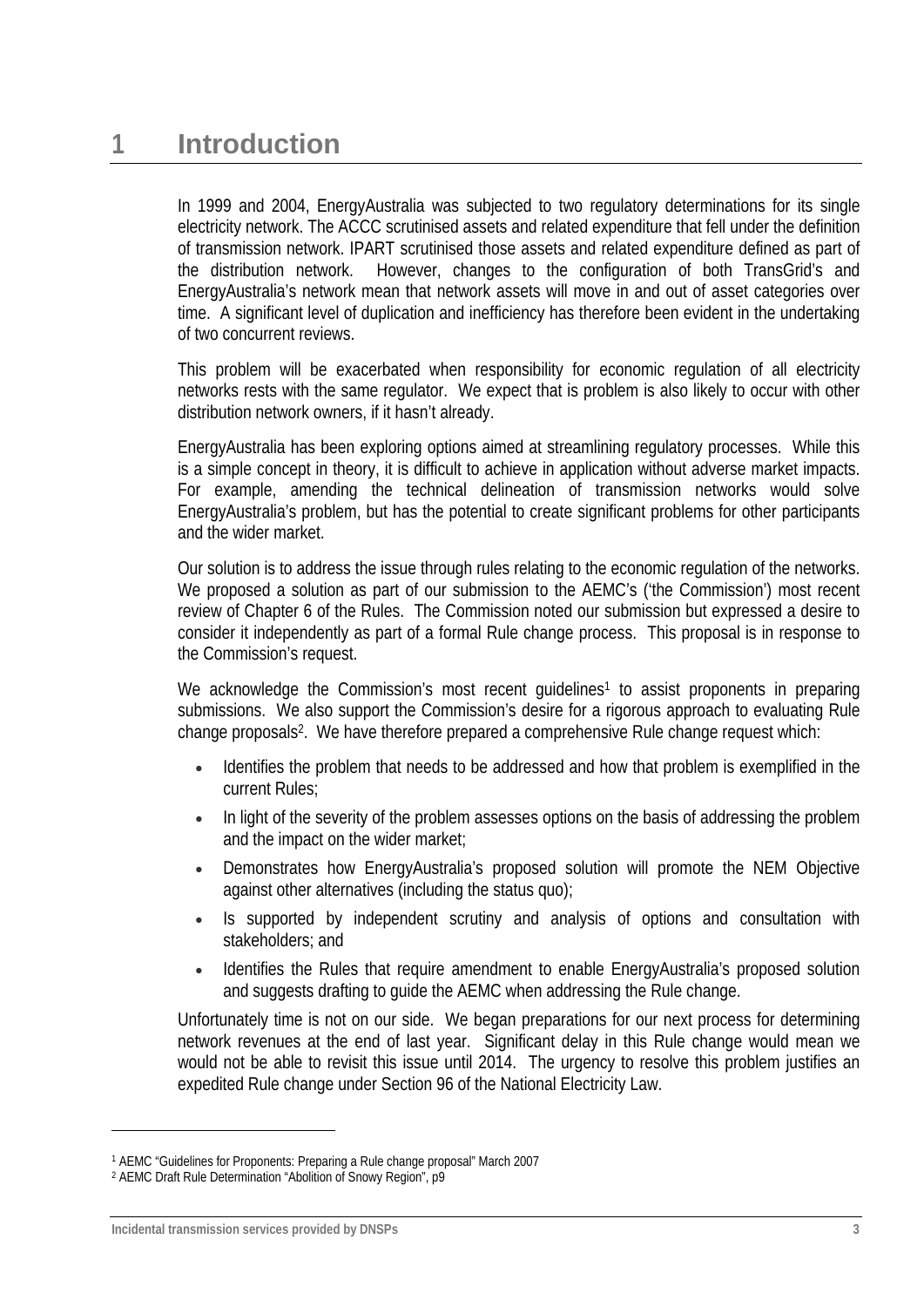# **2.1 Person making the Rule request**

EnergyAustralia is a statutory State Owned Corporation constituted under the Energy Services Corporations Act 1995 (NSW) and is also a Registered Participant in the National Electricity Market. EnergyAustralia's address is 570 George St Sydney NSW 2000.

# **2.2 The problem that needs to be addressed**

The problem is the inefficiency of duplicate regulatory processes that EnergyAustralia is subject to as a result of a technical classification of part of its network. The same regulatory outcome can be achieved more efficiently with a single determination process.

The intent at the time of drafting the original Code was to ensure that market and transmission pricing signals would be passed through in full to all connections to the meshed transmission network. Whilst this economic consideration is still valid, the full extent of added complexity to the regulatory processes was not envisaged. It is now unavoidable because the Rules:

- specifically allow assets owned by a DNSP to be categorised as part of the Transmission network;
- require the economic regulation of the transmission network to be subject to different arrangements to the economic regulation of the distribution network.

## **2.3 Statement of issues – how the problem is exemplified in the Rules**

There is a disconnect in the Rules between the definition of distribution and transmission networks and the Rules which govern the economic regulation of both networks. The definitions result in part of EnergyAustralia's (and other DNSPs') distribution network being reclassified as part of the transmission network because of its technical characteristics. Existing distribution assets may, due to development of the network, acquire the technical characteristics of transmission assets in the middle of a regulatory period, resulting in their reclassification at the beginning of the next period (and vice versa). Despite this anomaly, the Rules governing the economic regulation of distribution and transmission networks assume a clear delineation between these services.

This results in duplicative, ambiguous and non-transparent economic regulation of networks where these conditions exist. The regulatory framework is left to cope with assets, intermeshed throughout the distribution network, moving in and out of the transmission network classification based on the configuration in which they are normally connected.

Further detail of how the current Rules lend to the problem for EnergyAustralia and for other owners of distribution network can be found in section 2.

# **2.4 Market impacts**

At this stage the problem is explicitly inherent in EnergyAustralia's network. The economic inefficiency suffered by EnergyAustralia and the AER is sufficient to warrant changes to the Rules. The problem will also affect other distribution businesses now, or in the future. However, the overall impact in the context of the entire market is likely to be at the margin.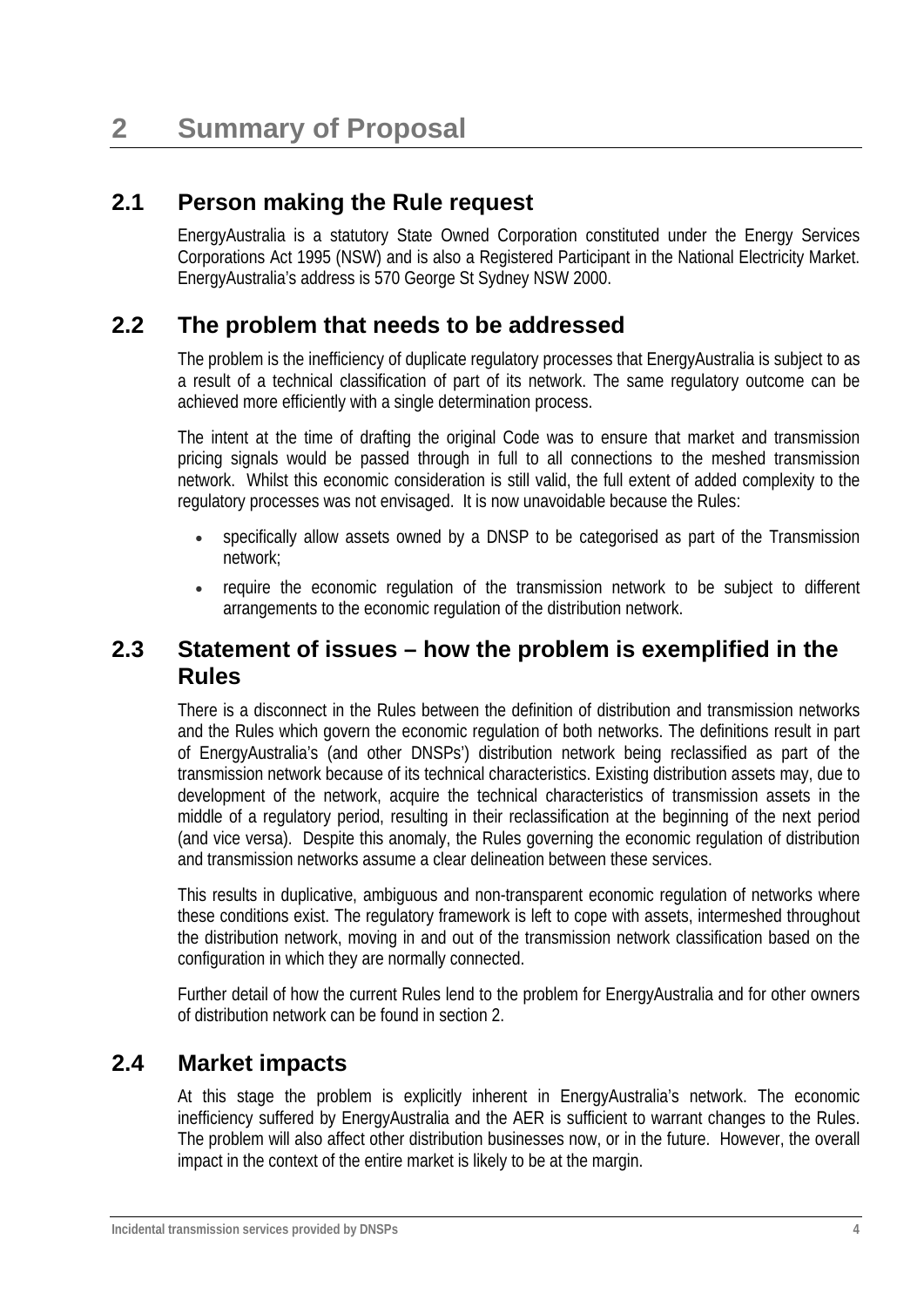Given the problem is localised to distribution network regulation and does not directly impact wider market issues, we seek changes to the Rules that specifically address the problem without impacting other market participants. The solution therefore does not seek to alter the technical operation of the network or the market or materially change customer pricing arrangements.

Our approach to doing this is expanded in Section 3.

# **2.5 EnergyAustralia's proposal to address the problem and description of proposed Rule**

EnergyAustralia proposes a Rule change which addresses the problem described above by:

- Specifically recognising that assets built for the purpose of operating the Distribution network, may serve a function of supporting the Transmission network;
- Where this occurs, providing the option for a DNSP to apply to the AER to have such assets subject to the same arrangements as the rest of the distribution network for revenue regulation; and
- Requiring the AER to approve the application if certain criteria relating to the role of the assets and impacts on the NEM are satisfied.

In order to minimise any potential adverse affects to the wider market, EnergyAustralia proposes that the regulator be conferred with discretion determine whether assets forming part of the transmission network and approved for regulation under the rules for distribution should be priced separately under the transmission pricing regime.

The proposed Rule is described in detail in section 3. EnergyAustralia notes that a request for a Rule may, but need not, be accompanied by a draft of the requested Rule. A suggested form of drafting to achieve the proposed rule is set out in Appendix 1. However EnergyAustralia acknowledges that the drafting of the Rule and its placement within Chapter 6A or elsewhere in the Rules are essentially matters for the AEMC.

The proposed Rule has been drafted as an amendment to clause 6A.1.4 as this clause currently provides limited scope for network service providers and regulators to deem certain assets to be subject to alternative regulatory arrangements. EnergyAustralia notes however that this clause was carried over following the review of Chapter 6 without review or substantive change. EnergyAustralia's proposed Rule does not otherwise seek to amend 6A.1.4, given that the current provisions apply to assets already classified as distribution. Any revision of these provisions should occur as part of the rules for distribution currently being prepared though MCE processes.

# **2.6 Analysis of the problem and EnergyAustralia's proposal to address the problem**

EnergyAustralia has analysed a variety of options in the context of the NEM Objective. A detailed explanation of how the proposed Rule will or is likely to contribute to the achievement of the national electricity market objective is set out in Section 5.

We have also evaluated the effects of the option we consider best promotes the Objective:

- by engaging independent advice on the effects of the proposal against the base case (status quo) option; and
- by evaluating effects on customers under different pricing options.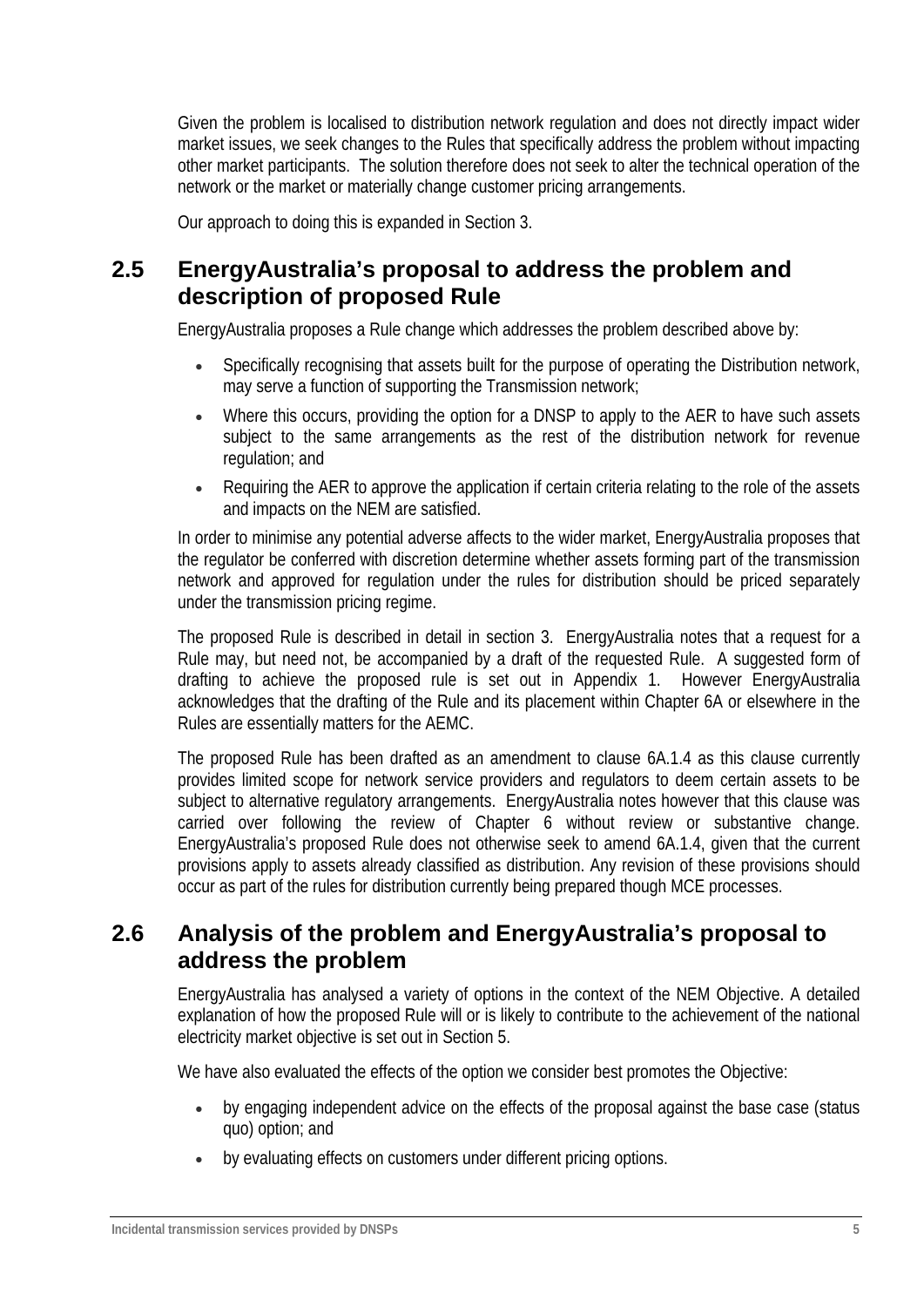This analysis confirms EnergyAustralia's approach to this Rule change.

# **2.7 Seeking stakeholder views**

EnergyAustralia has held high level discussions with the AER, other NSW DNSPs, TransGrid and the AEMC on this issue prior to formalising its Rule proposal.

# **2.8 Expediting the Rule Change under Section 96 of the NEL**

EnergyAustralia requests that the proposed Rule change be expedited on the basis that it is urgent and non-controversial. Section 96 of the *National Electricity Law* allows the AEMC to make a Rule within 4 weeks from the date of publication of a notice under Section 95 if it considers that the request is for a non-controversial Rule or an urgent Rule. EnergyAustralia believes that this proposal is both urgent and non-controversial, however if the AEMC does not form the view that the proposal is non-controversial, EnergyAustralia submits that the Rules remains urgent and should be expedited on that basis alone. Section 5 sets out the basis for EnergyAustralia's request for expedition.

# **2.9 Subject Matter of the Proposed Rule**

The subject matter of the proposed Rule relates to transmission system revenue and pricing and distribution system revenue and pricing. These matters are clearly within the AEMC's Rule making powers, being specifically itemised in Schedule 1 in items 15-24 and 25-26.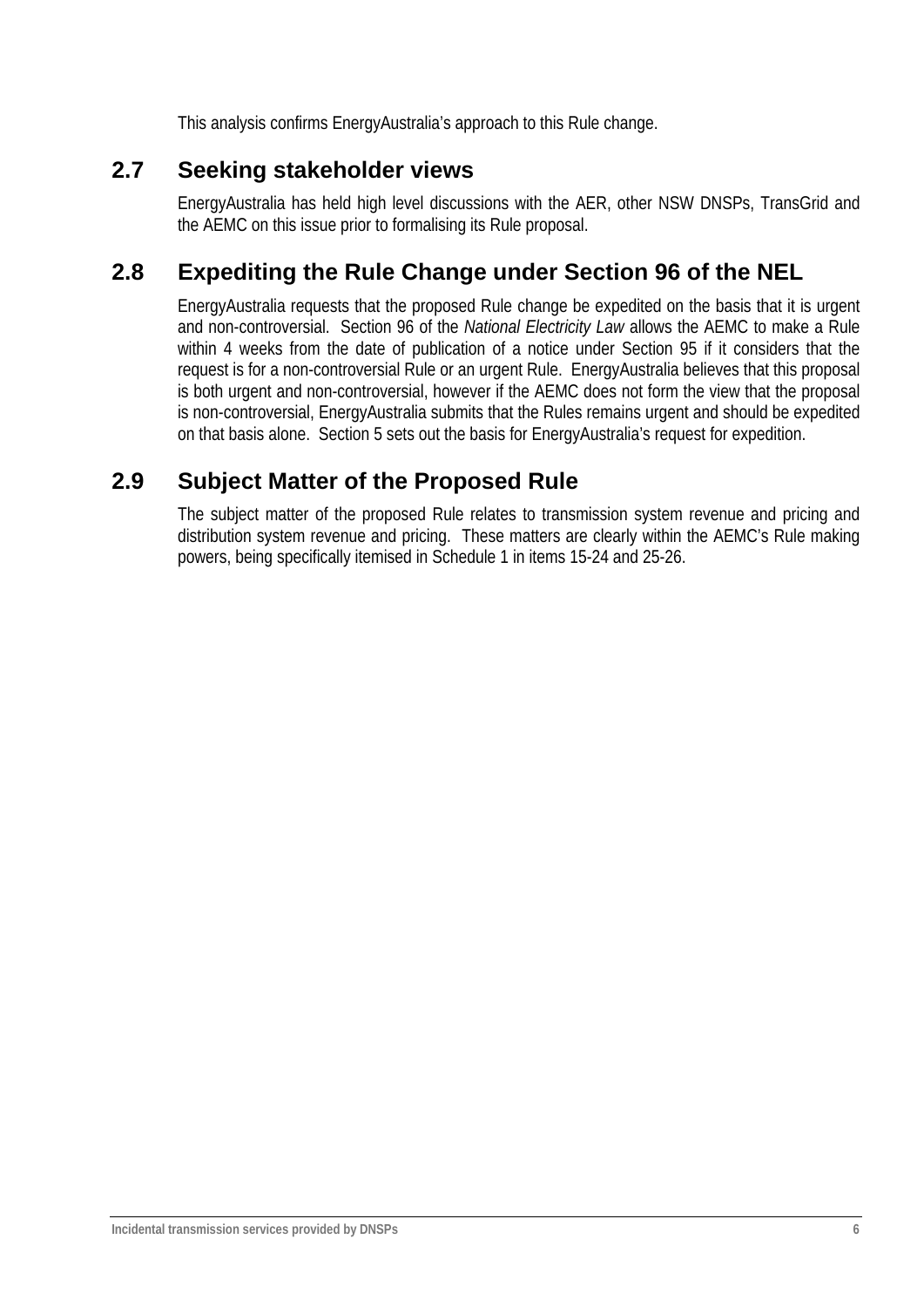# **3 Issues Concerning Existing Rules**

This section:

- provides a statement of issues concerning the existing Rules
- details the current operation of the regulatory framework using the existing Rules; and
- outlines the implications for the market

### **3.1 Statement of Issues concerning existing Rules**

As noted above, there is a disconnect in the Rules between the definition of distribution and transmission networks and the Rules which govern the economic regulation of both networks.

- The Rules definition of transmission network accommodates the reclassification of part of the distribution network as a transmission network asset. The distribution network is defined as anything that is not part of the transmission network.
- The Rules which regulate the economic regulation of distribution and transmission networks assumes a clear delineation between these services. Both the AEMC and MCE have attempted to differentiate the regulatory frameworks on the basis of their differing roles in the National Electricity Market.

From a definitional perspective the Rules allow for a single asset built for the purpose of supporting the distribution network to be classified as part of the transmission network if certain conditions are met. From a regulatory perspective, the Rules are quite rigid in the economic regulation of distribution and transmission networks and are not specifically designed to accommodate the movement of assets between network classes (especially when intermeshed within DNSP's network).

This has obvious implications for EnergyAustralia and other DNSPs in similar circumstances. We highlight the EnergyAustralia case study and possible implications for other DNSPs below.

#### **3.2 Current delineation of Transmission and Distribution Networks**

Chapter 10 (Glossary) of the National Electricity Rules (NER) defines the transmission network as follows:

*A network within any participating jurisdiction operating at nominal voltages of 220 kV and above plus:* 

- *(a) any part of a network operating at nominal voltages between 66 kV and 220 kV that operates in parallel to and provides support to the higher voltage transmission network*
- *(b) any part of a network operating at nominal voltages between 66 kV and 220 kV that is not referred to in paragraph (a) but is deemed by the AER to be part of the transmission network.*

Chapter 10 also defines the distribution network as:

*A network which is not a transmission network*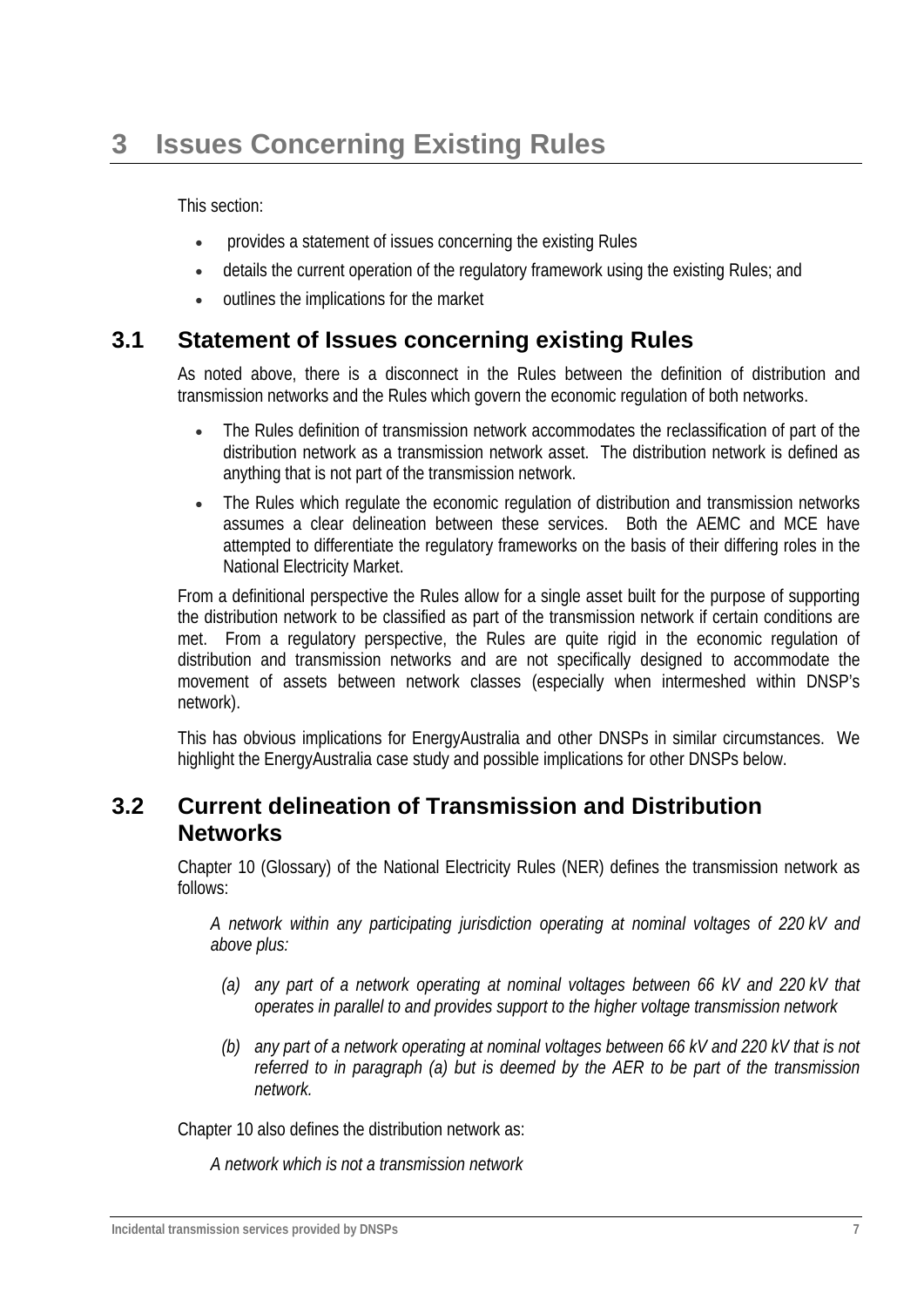These are largely technically definitions with some functional elements, but they do not distinguish between distribution and transmission assets on the basis of their role in an integrated electricity network. For example, the definitions do not convey that the transmission lines are those which deliver electricity from generators to load centres, where it can be transformed to a lower voltage for conveyance on the distribution network to end use customers. The definitions recognise that some assets will support the transmission network by their operation and thus they are then defined as transmission assets themselves. However the definitions do not recognise that:

- these supporting assets may be owned and operated by a DNSP;
- the assets may have initially been built to provide distribution services; and
- classifying these assets as transmission may have implications for the DNSP business.

The potential overlap in the operation of distribution network assets as transmission assets is explained in more detail below.

In their current form, the definitions, together with the existing clause 6A.1.4 of the Rules, provide some opportunity for assets operating at voltages of between 66kV and 220kV to move between transmission and distribution classification. However these provisions operate somewhat awkwardly and, in effect, only provide for assets operating at between 66kV and 220kV which would not otherwise be classified as transmission to be so classified (see subclause (b) of the definition above) and to be deemed back as distribution assets (see clause 6A.1.4(b)).

These provisions do not address the situation where part or parts of the distribution network are classified as transmission because of the role those assets have in the integrated network system.

## **3.3 Clause 6A.1.4 of the Rules**

As far as EnergyAustralia can ascertain, Clause 6A.1.4 was one of the few clauses bought over to Chapter 6A from the old Chapter 6 of the Rules substantively unchanged and without review or consideration of its appropriateness. It states:

*"Subject to the agreement of the AER and the relevant Jurisdictional Regulator, those parts of a transmission network operating at nominal voltages between 66 kV and 220 kV that:* 

*(1) do not operate in parallel to; and* 

*(2) do not provide support to,* 

*the higher voltage transmission network may be deemed by the relevant Transmission Network Service Provider to be subject to the regulatory arrangements for distribution service pricing set out in Parts A and B of Chapter 6."* 

As explained above, this clause on partly addresses the problem of whether the network has been appropriately classified. It effectively allows assets that would not normally fall under the definition of transmission network but deemed to do so by the AER (under part (b) of the definition) to revert back to distribution pricing arrangements.

That is, the only assets the AER can deem to be subject to distribution arrangements are distribution assets which would not fall under the definition of transmission network in the first place. The Clause currently provides no relief for a DNSP who owns assets that fall within the definition of transmission network because they operate in parallel with and support the higher voltage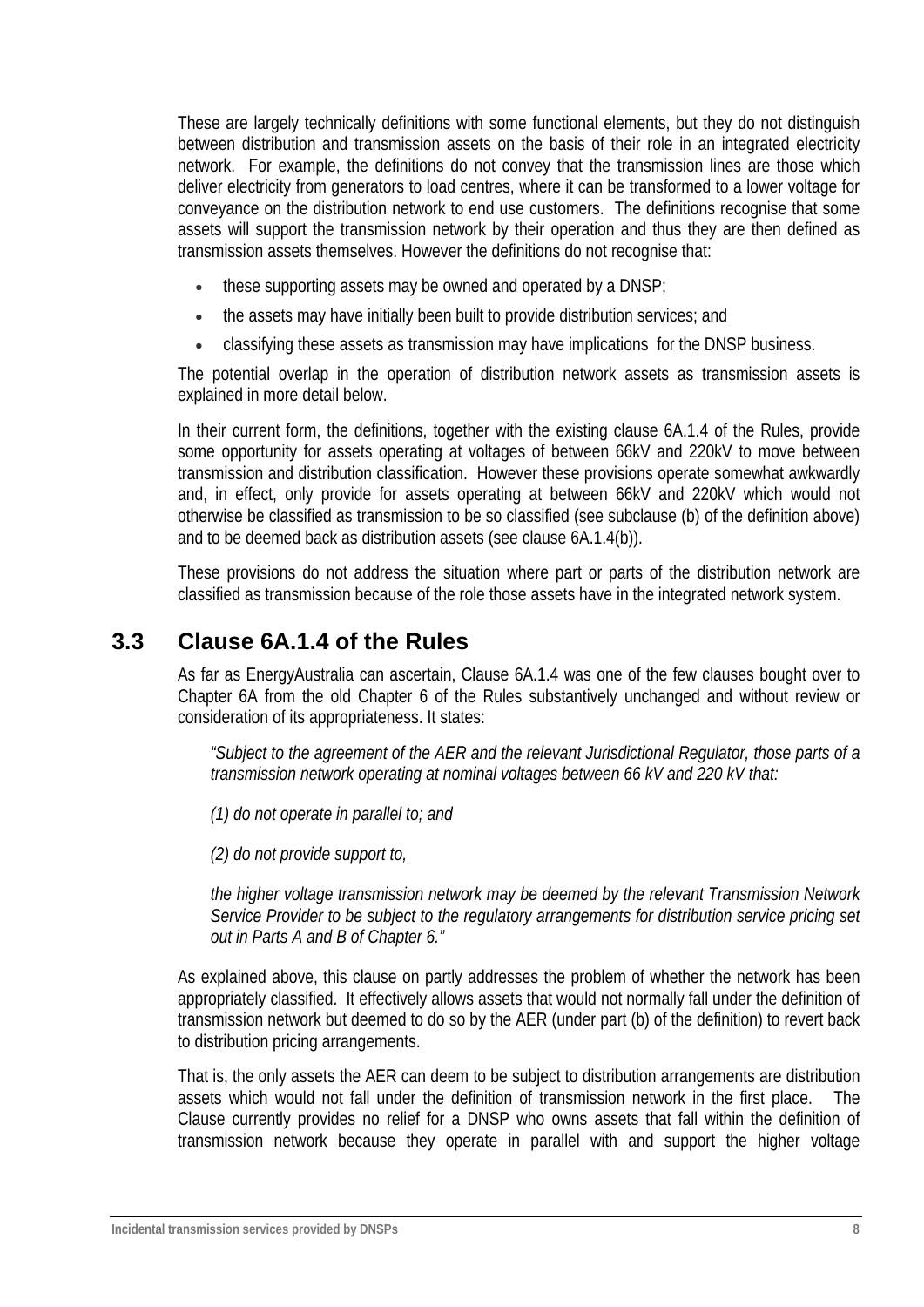transmission network, irrespective of the fact that they primary purpose is to support the distribution network.

## **3.4 Potential overlap for assets that support both the Distribution and Transmission networks**

The transmission network is meshed and characterised by having "tidal" flows of electricity. That is, a change in either the load or the generation at any location will change the flow in every line in the network. This brings about the potential for overlap in the functional attribute of any one particular asset (as shown diagrammatically below):



This is a simplified illustration of what can be a complex array of loop flows where transmission and distribution network assets meet at the margin. These instances are most common in urban and densely populated areas where the distributor's network is interconnected between higher voltage transmission substations to provide the required levels of security of supply to distribution customers.

From a technical perspective this dual functionality has no impact. In the example above, substations D and E are operated by the DNSP as part of its obligations for the distribution network. The TNSP operates its own network and the flows from A through C acknowledging the loop flows through the distribution network. The planning, operation and maintenance of all of the assets which form the transmission network is closely coordinated between the owners of the assets and by NEMMCO, to ensure that the overall integrity of the transmission network is maintained.

The classification of distributor's assets as transmission follows the configuration of the network, with assets on normally closed parallel paths being included in the transmission network where there are significant transmission flows through them and they thus perform a support function. There is a small element of judgement in the classification and this aspect was reviewed by independent consultants at the time of the 2004 regulatory reviews.

Irrespective of what delineation is made, there is likely to be some overlap at the margin of some assets that will operate a dual function of both constituting the low voltage distribution network and supporting the higher voltage transmission network.

This is a challenge from an economic regulatory perspective which assumes a clear delineation between transmission services provided by a TNSP and distribution services provided by a DNSP.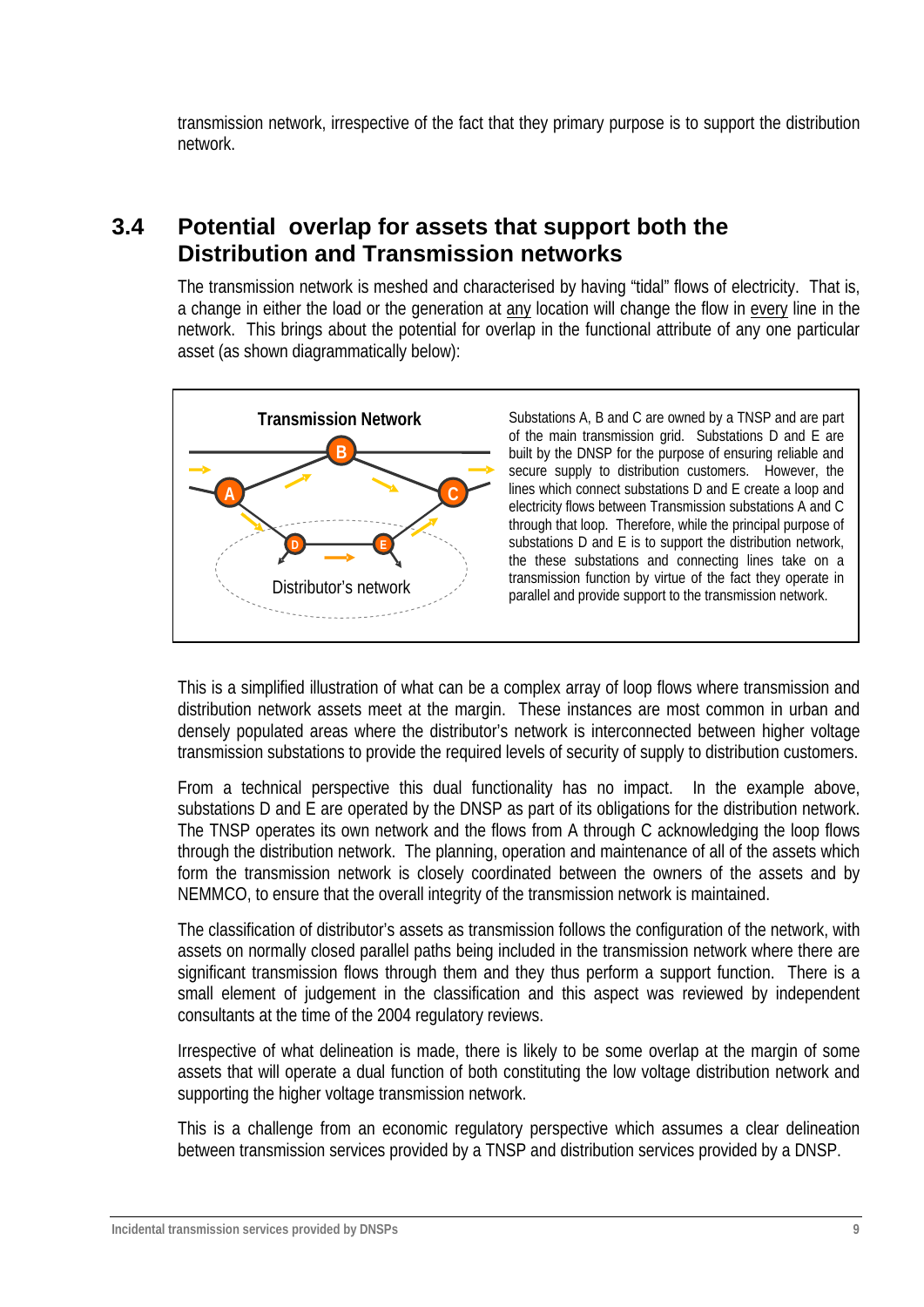In summary, a change to the technical attributes of definitions of these assets in the Rules will be difficult to achieve and may create more harm than good. A more pragmatic solution is to resolve the overlap through Rules relating to the economic regulation of the networks.

## **3.5 Implications for Economic Regulation of Transmission and Distribution Networks**

Despite the similarities of assets at the margin, the economic regulation of transmission and distribution networks is subject to different regulatory regimes. The Rules that govern the regulation of these networks are likely to remain significantly different in terms of process and methodology. As a consequence the scope for the regulatory processes to be integrated or streamlined, even with a single regulator will be very limited.

This is obviously concerning for DNSPs who own transmission assets which are totally incidental to its DNSP operations. Such DNSPs would be subject to two very different regulatory regimes and processes for the same network, arbitrarily separated on the basis of whether it provides support to the high voltage transmission network at a particular point in time.

However, even if the regulatory regimes were exactly the same, the problems associated with separating a single network functionally into assets that support high voltage transmission and those that don't would still remain.

Undertaking two separate revenue cap application and determination processes increases (unnecessarily) the regulatory burden, resulting in increased compliance and administration costs. At the same time, the decision-making resources and capacity of relevant regulators, as well as other market participants, are inefficiently absorbed as a result of the duplicated processes

Under this regime, far more scrutiny is required in preparing and assessing what amounts to an arbitrary allocation of costs into respective network classes, rather than focussing on the underlying costs themselves. This regulatory arrangement is therefore not only duplicative and inefficient; it challenges the integrity of the underlying regulatory framework.

#### **3.5.1 EnergyAustralia Case Study**

The full application of the National Electricity Code following the expiry of derogations in February 2000, resulted in some of EnergyAustralia's assets being categorised as part of the transmission network for the first time.

EnergyAustralia is currently the only DNSP in an unenviable position of being subject to two regulatory regimes that are subject to reset at the same time. This is unnecessary and duplicative, given that the classification of the assets as transmission is totally incidental to EnergyAustralia's provision of distribution network services.

The impact of EnergyAustralia having to undertake two separate and simultaneous revenue cap processes is described below.

• It has resulted in a significant level of duplicated work being done by EnergyAustralia in order to present submissions to comply with the requirements of both processes. This is done at considerable administrative and compliance cost. This is arguably an unnecessary and unjustified regulatory burden which has the potential to divert EnergyAustralia's resources away from service provision to customers undermining the NEM Objective.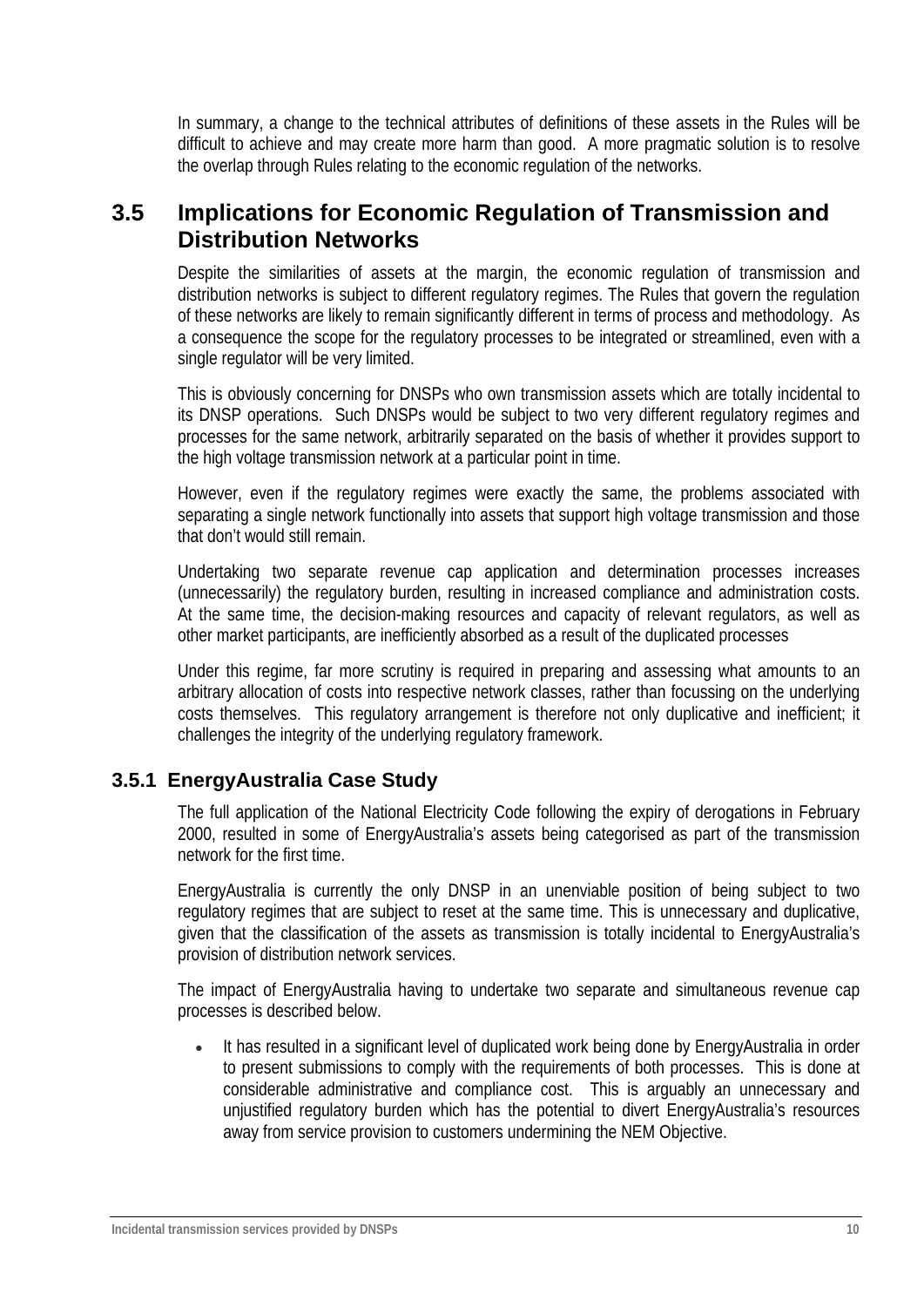• Where the AER will eventually be undertaking both transmission and distribution revenue cap determinations, the duplicate processes will similarly create an unnecessary and inefficient process with considerable redundancy, whereby the AER will have to consider EnergyAustralia's revenue cap determination material twice, and undertake separate consultation and other processes even though Energy Australia operates as an integrated business.

The need to have two separate processes to determine EnergyAustralia's distribution and transmission revenue allowances also potentially imposes an unnecessary and inefficient burden on other NEM participants wanting to participate in the EnergyAustralia's respective revenue cap determination processes.

#### **3.5.2 Independent Review of Approach – PB Associates**

EnergyAustralia engaged PB associates to undertake an independent review of current regulatory practice to ascertain whether there perceived duplications could be overcome by moving to a single regulatory process. PB concluded that the inefficiencies and duplication of undertaking two regulatory reviews are sufficient to warrant a change to the framework:

*"The differences in the regulatory frameworks for the determination of annual revenue requirements for distribution and transmission services, are minor. Moreover, the differences in these frameworks are expected to diminish, or even potentially cease to exist, as the economic regulation of electricity distribution transfers to the AER and the efforts are made to improve the integrity and consistency of regulatory processes. Nevertheless, distribution service providers having assets deemed to be transmission under the Rules (which are incidental to the provision of distribution services) are still required to undergo two distinct and separate regulatory reviews.* 

*Two separate and distinct regulatory reviews would seem to lead to the duplication of a* 

 *number of regulatory process elements. This include, but are not limited to, the following:* 

- *regulatory submissions by the businesses;*
- *information requests and financial models;*
- *the regulator's own analysis;*
- *regulator's consultant reports;*
- *publication of discussion papers;*
- *public forums and third party submissions; and*
- *reviews of costs and public submissions." 3*

<sup>3</sup> PB Associates "Economic Regulation of Transmission Services undertaken by a DNSP" an independent review p7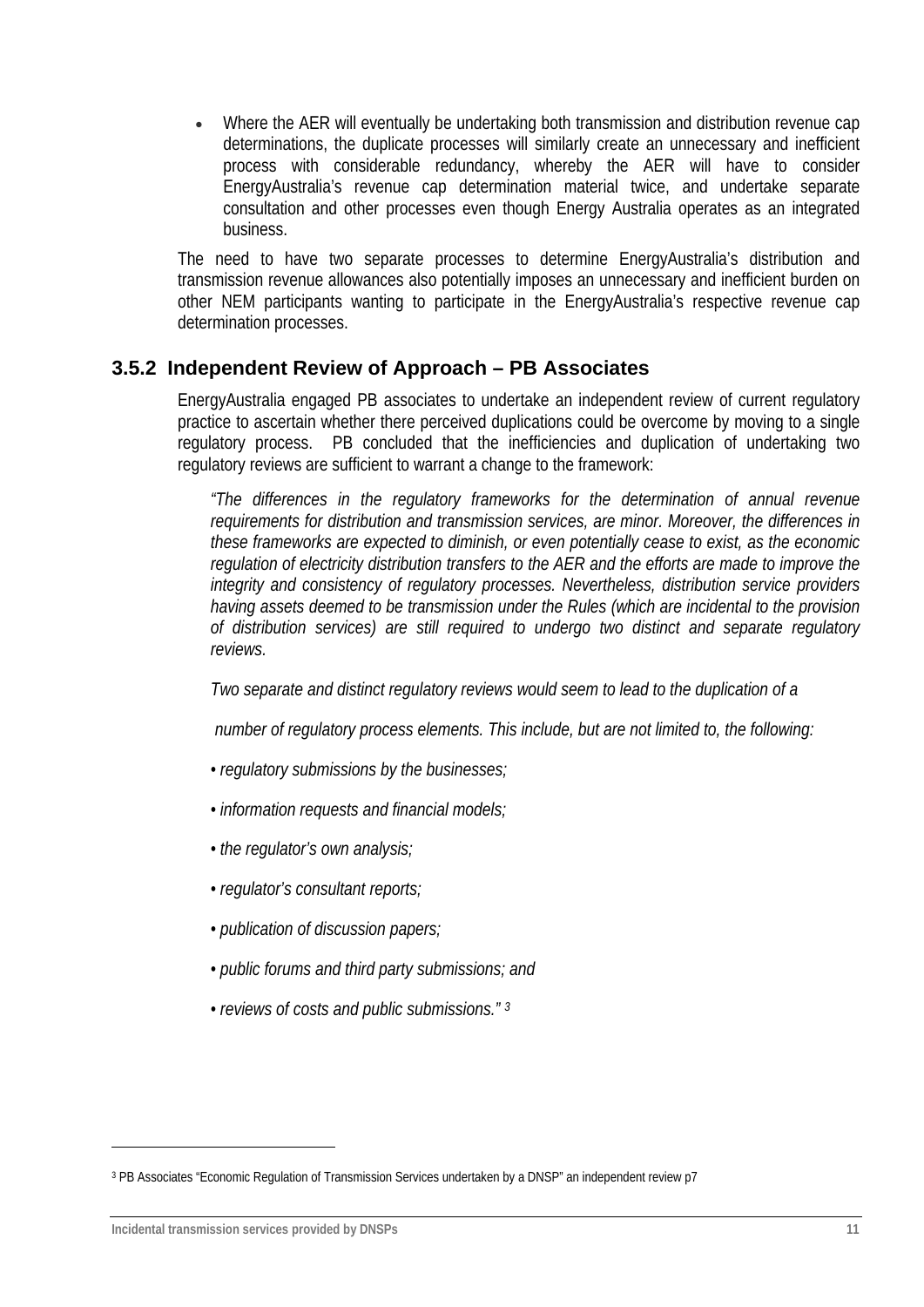#### **3.5.3 Impact on other DNSPs**

This is not an issue solely for EnergyAustralia. Other DNSPs are also likely to own and operate assets that technically should be categorised as part of the Transmission network. In NSW, both Country Energy and Integral's networks currently comprise 132 kV circuits that are likely to meet the transmission definition either now or in the future. We understand that these assets are currently treated with their other assets which are subject to distribution regulation.

While this makes practical sense, there is no formal mechanism or instrument that allows this to take place should any part of their network be deemed, now or in the future, to be part of the transmission network.

There is an exception to this in Queensland where there is a derogation which precludes assets owned by a DNSP from being part of the transmission network. Section 9.32.1 of the Rules defines the Queensland *"transmission network"* as:

*…the transmission network assets are to be taken to include only those asset owned by Powerlink Queensland or any other Transmission Network Service Provider that holds a transmission authority irrespective of the voltage level and does not include any assets owned by a Distribution Network Service Provider whether or not such distribution assets are operated in parallel with the transmission system.* 

The effect of this definition is to classify all of the 132 and 110 kV assets in that jurisdiction as distribution assets, although their function in many cases is to operate in parallel with and support the 275 kV transmission network.

Therefore with the exception of Queensland, most other distributors have the potential to become inadvertent owners of transmission network assets. The same duplicative and redundant regulatory regime that applies to EnergyAustralia is likely to apply to other networks in the future.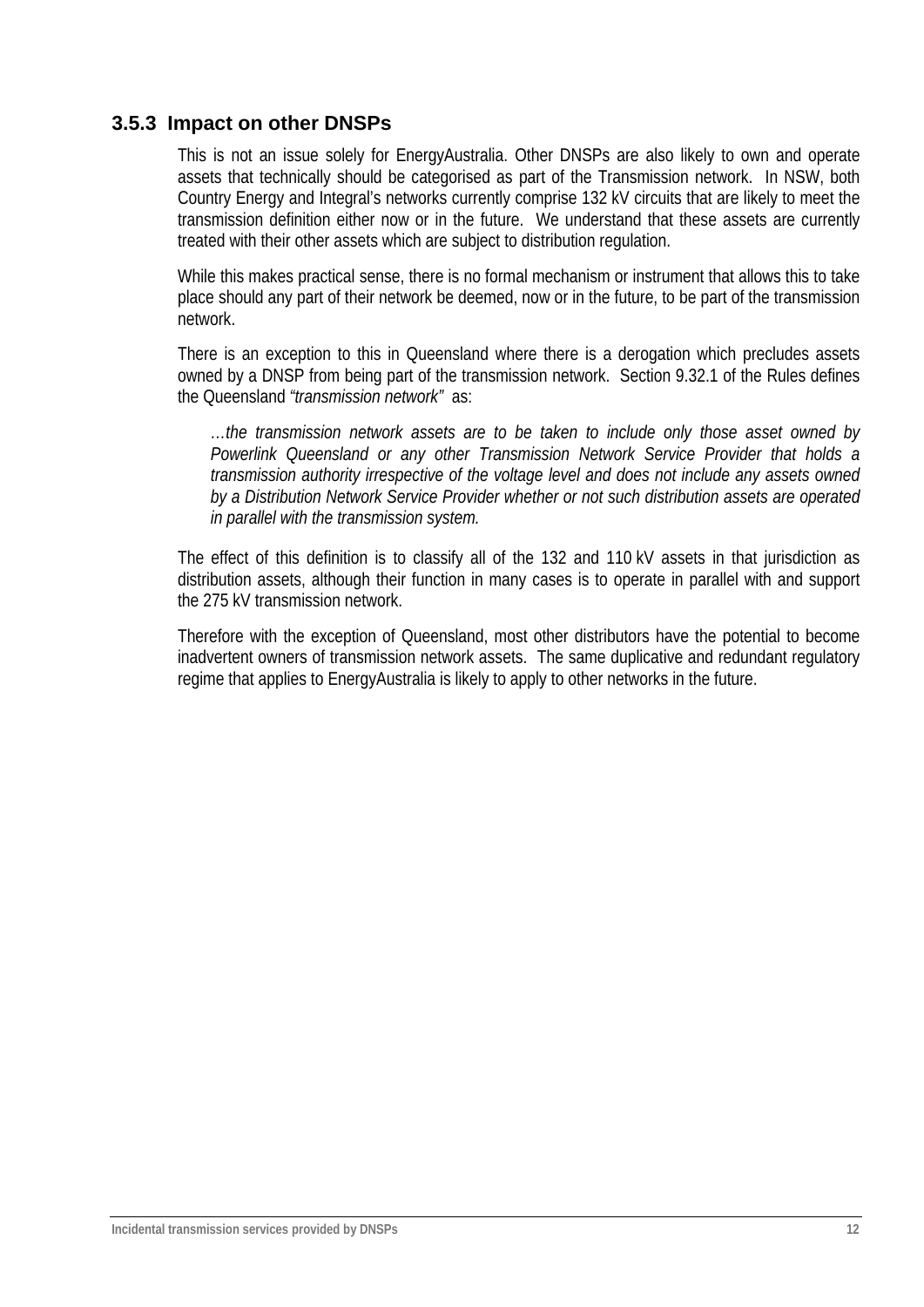# **4 The Proposed Rule and how the issues will be addressed by the Proposed Rule**

This section describes the proposed Rule change, how it addresses the issues with the current Rules and explains in detail how each element will operate.

EnergyAustralia proposes a Rule change which addresses the issues above by:

- Specifically recognising that assets built for the purpose of operating the Distribution network, may serve a function of supporting the Transmission network.
- Where this occurs, providing the option for a DNSP to apply to the AER to have such assets subject to the same arrangements as the rest of the distribution network for revenue regulation.
- Requiring the AER to accept the application if certain criteria relating to the role of the assets and impacts on the NEM are satisfied.
- Allowing the AER to determine whether transmission pricing arrangements should apply to those assets that are defined as part of the transmission network.

## **4.1 Expansion of 6A.1.4 to include DNSPs and a new Sch 6A.4**

The proposed amendment is to in insert a new 6A.1.4(c) to provide for a DNSP with a right to apply to the AER to have services provided by its distribution network but which are classified part of the transmission network subject to economic regulation under Rules for distribution. A new Schedule 6A.4 will set out how the application must be assessed and the regulatory arrangements which subsequently apply.

The outcome of this is that the AER assesses the network once, rather than arbitrarily allocating the network into 2 notional asset bases and reviewing each asset base separately. It is our experience that under the latter approach, considerable resource and effort is dedicated to whether the allocation of the network into the respective asset bases is appropriate, rather than whether the network investment overall is appropriate. This Rule change attempts to focus the regulatory framework in the right areas.

PB Associates notes that a single process "... would result in the elimination of procedural directions and a simplification of the process. This in turn would increase process efficiencies and lower costs – both for the businesses and for the regulator." 4

Three new definitions have been introduced for the purposes of the new Schedule 6A.4 for ease of reference and to simplify drafting. These are:

"single revenue determination application" which is the application under clause 6A.1.4(c).

"dual function assets" to refer to the assets which are the subject of an application under 6A.1.4(c).

"approved dual function assets" which are dual function assets which have been the subject of a single revenue determination application approved by the AER.

<sup>4</sup> PB Associates "Economic Regulation of Transmission Services undertaken by a DNSP" an independent review p18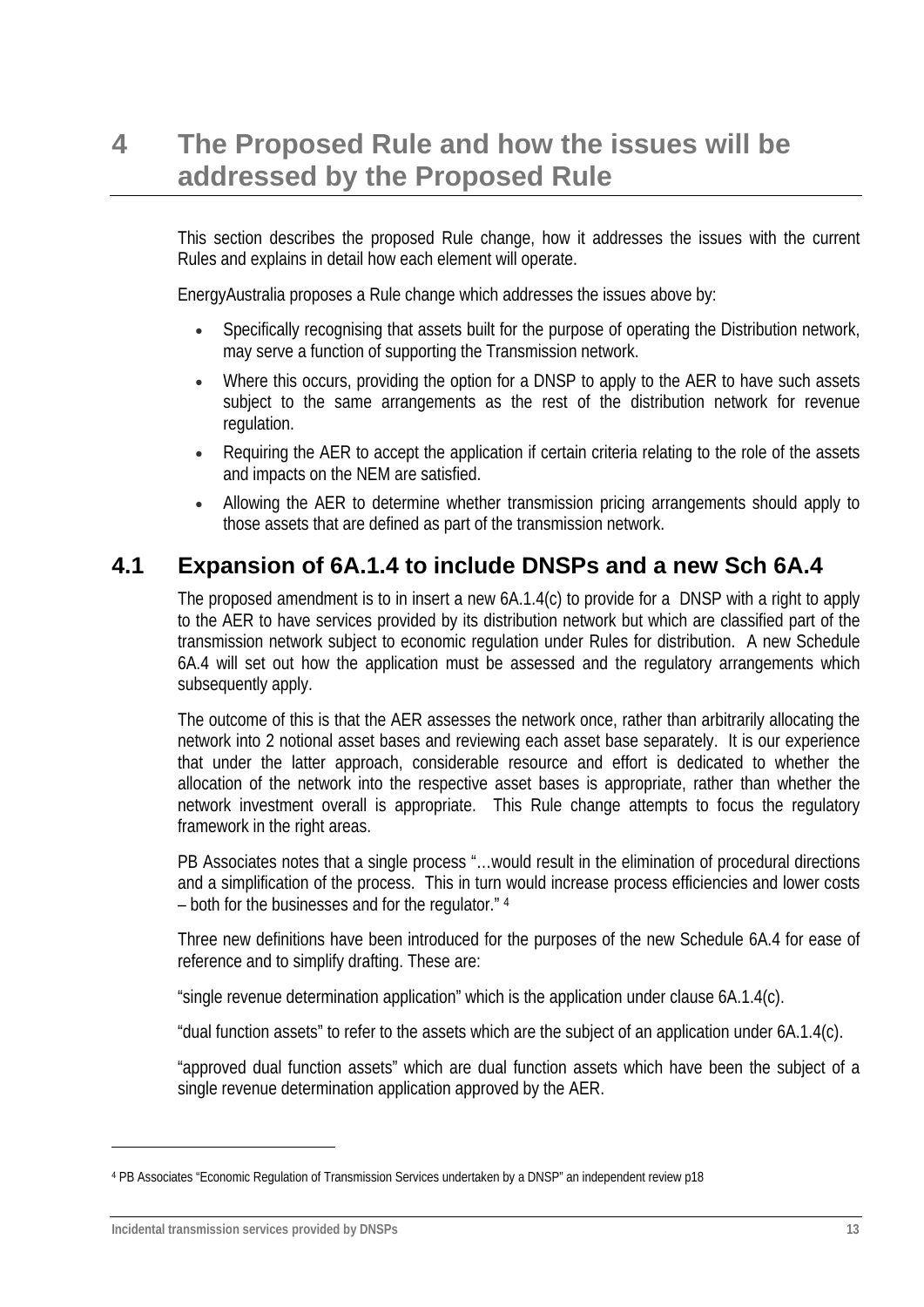# **4.2 Process for making and determining an applicaton under 6A4.1.(c).**

The proposed Rule provides for an application to be made 16 months before the expiry of the current regulatory period applicable to the transmission determination in force at the time of the application.

If the assets involved are not currently the subject of a transmission determination, then the application must be made 16 months before the expiry of the of the regulatory control period applicable to the DNSP's distribution system at the time the application is made. The formulations are slightly different because currently neither the NEL or the Rules have the concept of a "revenue" determination in relation to DNSPs. The Rule also provides for the unlikely circumstance that an application is being made before either a transmission or distribution determination has been made in relation to the DNSP's distribution or transmission system.

Generally these timeframes reflect the need for the classification of assets to be settled well before a revenue proposal must be submitted. However provision has been made for the AER to approve a shorter time frame. This will enable an application to be made as part of the regulatory determination process if it is ascertained during that process that it is appropriate for assets classified as transmission to be the subject of a distribution determination.

The application must contain sufficient information to enable the AER to determine whether to approve the application and the appropriate pricing arrangements to apply. There is also a requirement for the application to comply with any specific guidelines issued by the AER regarding cost allocation where a DNSP is making an application under clause 65A.1.4(c). If necessary, the AER will be able to use its existing information gathering powers to request further information to enable it to be satisfied that the critieria have been met.

The proposed Rule provides for a 20 business day consultation period and for the application to be determined within 60 business days.

Once the application criteria (discussed below) is satisfied there is no need for any further judgement or discretion to be exercised regarding whether the assets should be regulated under a single determination process. Therefore the AER will be required to approve the application if it is satisfied that certain criteria have been met and will be deemed to have approved the application if it has not been determined after 60 days. The deemed approval provision has been included to provide some certainty for the preparation of revenue proposals. The 60 day application period provides ample time for the AER to form a view as to whether or not the criteria is satisfied and whether it should refuse the application.

## **4.3 Criteria for assessment of application**

The criteria which must be satisfied before the AER is required to accept the application include the following:

- that the assets falling under the definition of "transmission network" are incidental or consequential to the DNSP's operation of a single distribution network.
- that the relevant assets have no impact on the operation of the NEM and that the change in status would not have any adverse implications for the technical operation of the transmission and distribution system or the integrated NEM system.

The concept of "incidental or consequential" to the DNSP's distribution network is defined by reference to assets which were established as a necessary part of the distribution network which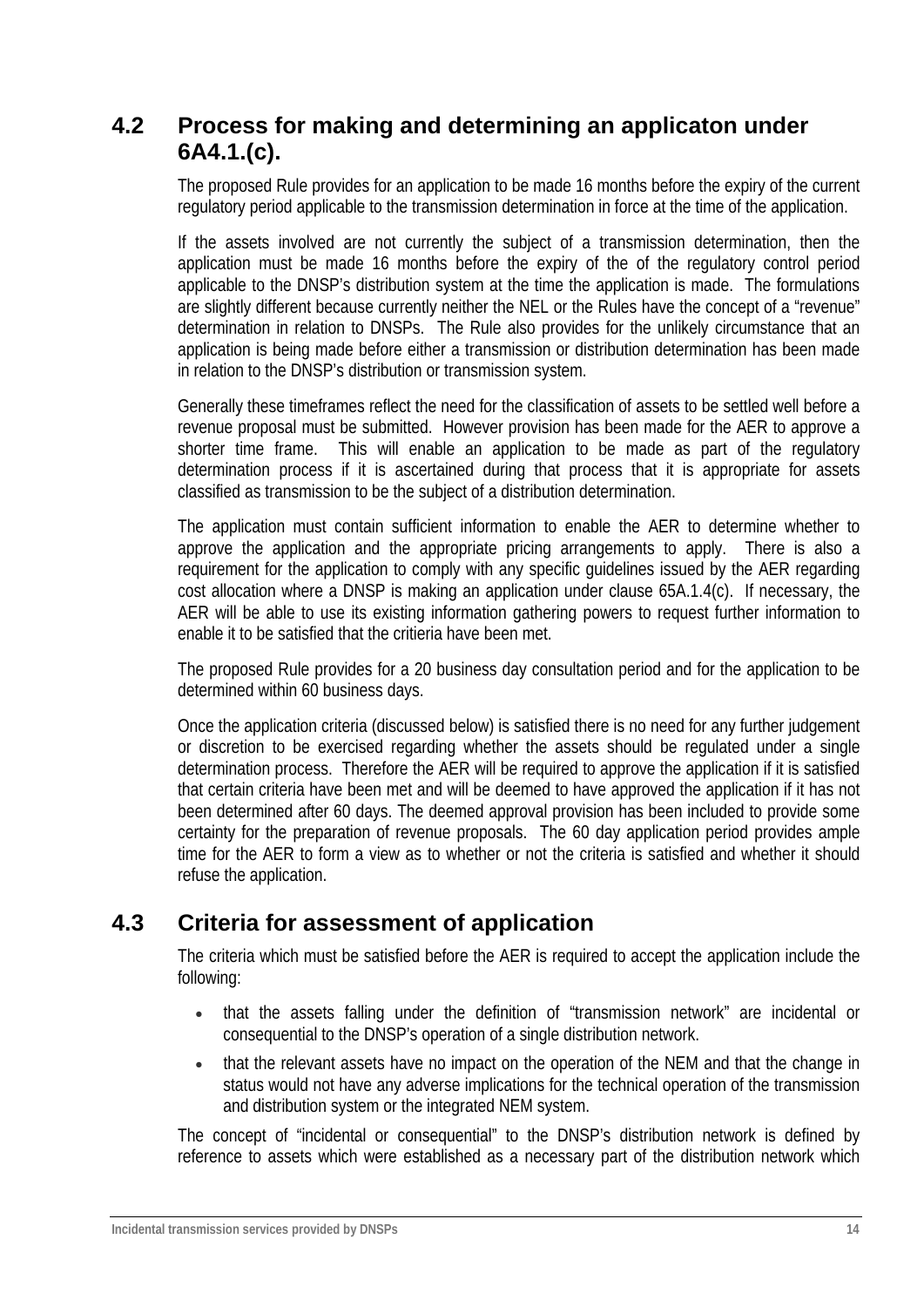either from the time they were established, or at some subsequent time, functioned to provide support to the transmission network. This would ensure that transmission assets acquired or established by a DNSP business for purposes unrelated to its DNSP network could not be caught by the provision.

EnergyAustralia cannot think of an instance where the change in the economic regulation of an asset would have an impact on the operation of the market or the technical operation of the network. Nevertheless the head of consideration has been included to ensure that all possible matters can be raised and considered during the application process.

# **4.4 Optionality for DNSP**

A DNSP is not obliged to make an application under Clause 6A.4.1(c). Rather the clause is triggered on application to the AER by the DNSP. If the DNSP does not make an application, its transmission network will be regulated separately. This provides flexibility for the DNSP and AER in assessing whether an application should be made by a particular business.

EnergyAustralia wants to ensure the Rule caters for a range of scenarios including one where the AER identifies assets that should be classified as part of the transmission network while assessing a DNSP's revenue proposal. In this case the AER may allow the DNSP to make an application during the regulatory determination process.

## *4.5* **Regulatory Arrangements which apply to approved** *dual function assets*

If an application is approved by the AER or deemed to be approved by the AER, then the services provided by the assets the subject of the application will be regulated under Chapter 6 of the Rules. No reference has been made to the specific Parts of Chapter 6 given that Chapter 6 is currently under review by the MCE and is likely to be substantially amended before the end of this year.

It will also be open to the AER to determine whether alternative pricing arrangements should apply. The alternative pricing arrangements can be the application of Part J of Chapter 6A and or the preparation of a negotiating framework under Chapter 6A. If Part J of Chapter 6A is determined to apply, the Rule makes provision for:

- the determination of an Annual Building Block Revenue Requirement; which in turn enables ;
- the determination of a Maximum Allowed Revenue; which then functions as
- the aggregate allowed revenue requirement for the purposes of clause 6A.22.1 in Part J.

The policy issues arising in relation to pricing which have informed the provision in relation to the application of Part J are discussed in more detail below. In relation to the negotiating framework, the AER will determine if a negotiating framework is required in relation to the services provided by the particular assets. If such a framework is required in relation to the services provided by the particular assts, it may be appropriate for the framework to be developed and operate under Chapter 6A rather than Chapter 6.

## **4.6 Adjustment made at the beginning of the next distribution regulatory control period**

If this Rule proposal proceeds, it is likely that current arrangements would continue to apply until the next review. The proposed changes allow for the transition between regulatory frameworks at the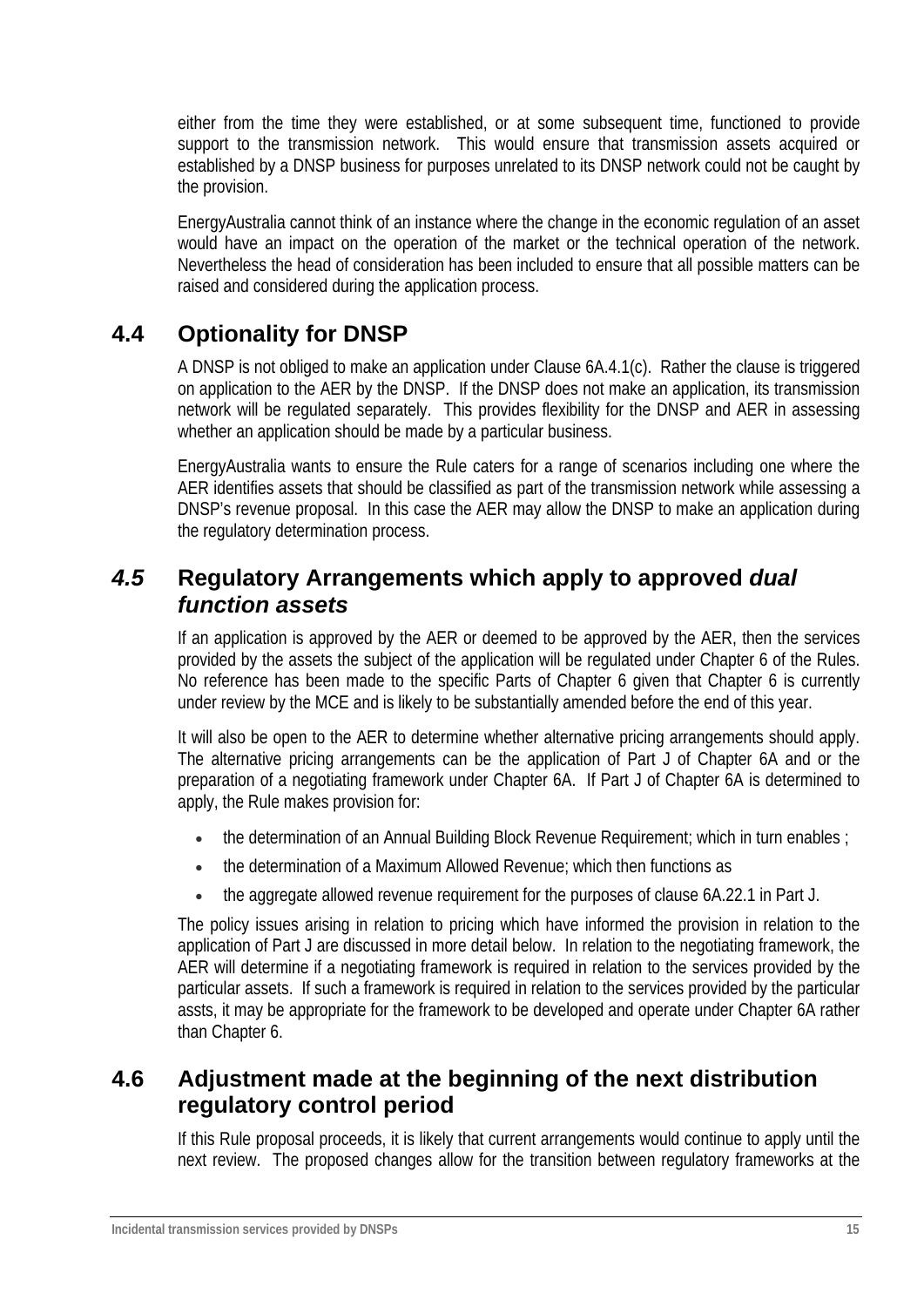end of the current regulatory control period. Provision is also made for the (unlikely) scenario where the regulatory control periods are not aligned. This eliminates the need for a complex process of revoking and reopening revenue determinations during the regulatory control period.

As this affects the economic regulation of the services provided and not the technical aspects, the Rule change would have no flow on affect to other parts of the Rules. For example provisions surrounding connection, network planning and the regulatory test would continue to operate as normal.

# **4.7 Pricing implications**

As noted above, while the proposed change to the existing Rules will remove significant duplication and improve efficiencies in the regulatory process (thus promoting the NEM objective), the marginal benefit is likely to be minimal for the wider National Electricity Market. EnergyAustralia believes that any solution to its problem must be measured – ie the flow on impacts to the market and to customers must be proportional to the size of the problem at hand.

Pricing arrangements for the transmission and distribution network are in themselves an allocation exercise. However the frameworks differ significantly. The pricing framework for distribution recognises the large customer base and size of the network. The Commission has noted that a transmission pricing framework considers both locational factors and externalities associated with the use of the transmission network.

For example, EnergyAustralia has 7 customers that are directly connected to the transmission network and almost 60 large customers with individually calculated prices, for whom the transmission cost is a major component of their network bill. Any change to the pricing allocation, and particularly one that influences the transmission component (or substitutes a distribution charge for part of the transmission charge), will affect these customers in diverse ways.

EnergyAustralia undertook a high-level analysis of the likely impact on customers if pricing allocation was to be affected as a result of this Rule change. The results are produced below:



The above table demonstrates a distribution of outcomes that range from minimal impact to considerable impact as a result of these changes. This is because pricing under a transmission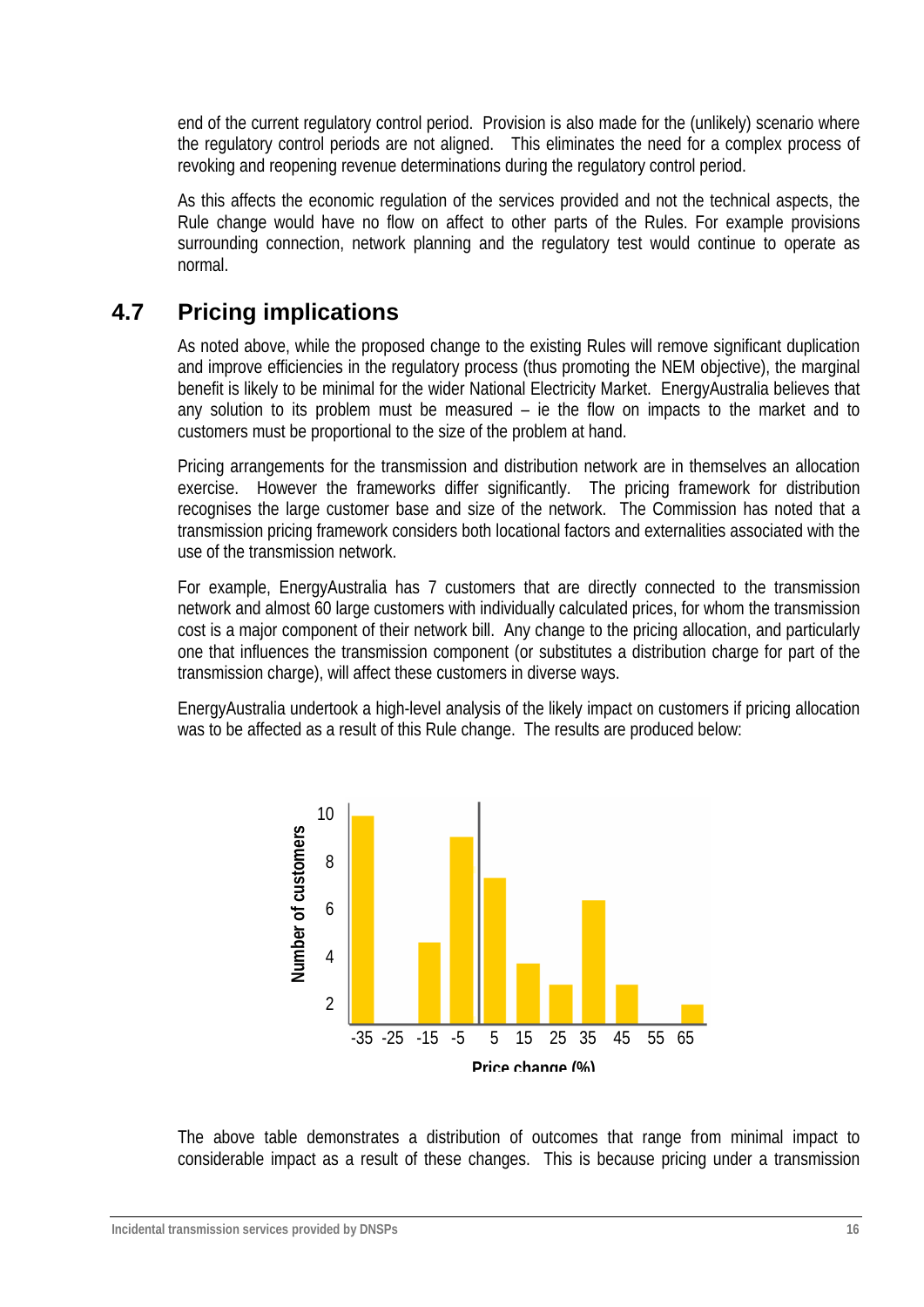framework reflects "…the strong externalities and economies of scale and scope that arise in a transmission network, which mean that particular assets may provide multiple services"5. Many of the customers represented in this analysis would be profoundly impacted if any Rule change resulted in this level of price change. EnergyAustralia believes that the benefits of streamlining regulatory processes between DNSPs and the AER are insufficient to justify the pricing impacts to customers of this magnitude. This is especially the case for large users who have made locational investment decisions based on the existing pricing frameworks.

While changes to pricing frameworks would represent a wealth transfer either between networks or across classes of customers, any material change to the status quo is likely to draw unfavourable response. Large customers are very price conscious and can be expected to react strongly if a change to the cost allocation increases their price. This is likely to be seen by Regulators as a retrograde step in the provision of cost reflective price signals to market participants and therefore would run contrary the NEM Objective.

The potential price variability imposed on customers as an impact of the Rule change would not be proportionate to the problem identified by EnergyAustralia. It also runs contradictory to fundamental principles adopted by the Commission in its consideration of other reforms (we discuss this in further detail when addressing how our Rule proposal addresses the NEM objective).

As a minimum, EnergyAustralia has sought to ensure any Rule change should not materially impact pricing for customers who have made investments based on existing locational signals.

# **4.8 Allowance for the AER to consider pricing**

As noted above, there may be compelling reasons to allocate revenues associated with transmission network assets according to transmission pricing Rules. At the same time if the DNSP owned only a small amount of transmission assets the advantage borne by a separate pricing regime may be negligible. There will be no hard and fast rule that will determine the appropriateness of a particular pricing regime in all circumstances.

The Rule therefore affords discretion on the AER to determine whether assets forming part of the transmission network and subject to distribution Rules should be priced separately under the transmission pricing regime. Factors that the AER should take into consideration in assessing whether transmission assets should be subject to a separate pricing approach to distribution include:

- The value of the assets classified as part of the transmission network (for example a single asset worth \$1 million is unlikely to warrant a separate pricing mechanism);
- Regulatory impediments (if any) to implementing such a method (while EnergyAustralia is not aware of any, there may be jurisdictional or licence obligations that may preclude this option);
- Customer impacts (the AER may consider that the adverse impact on a particular customer or customer class does not warrant a separate pricing regime for transmission).

<sup>5</sup> AEMC Rule Determination for National Electricity Amendment (Pricing of Prescribed Transmission Services) Rule 2006 p33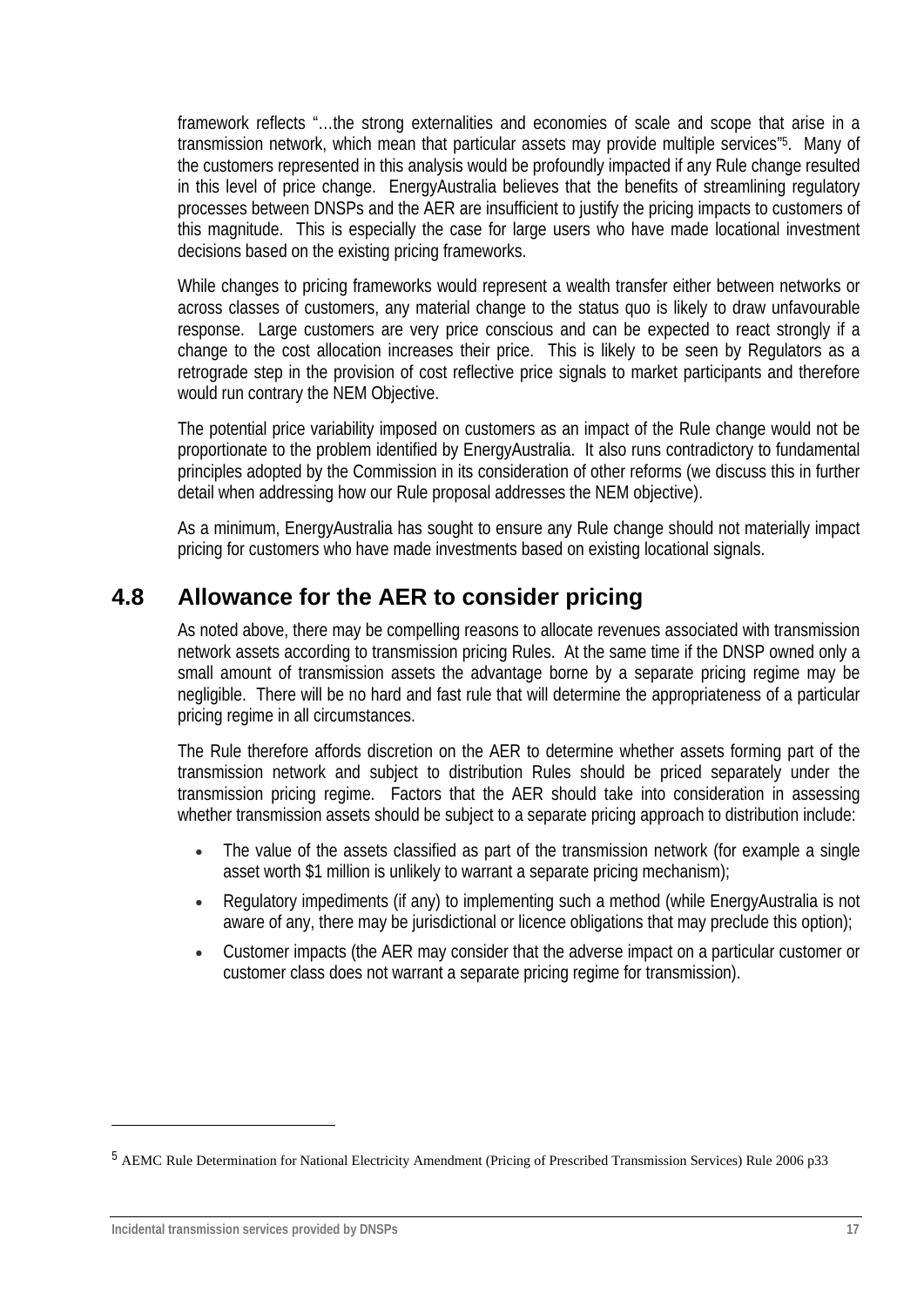### **4.9 Regulatory arrangements where transmission pricing is allowed**

Where the AER determines that it is appropriate for separate pricing treatment of assets forming part of the transmission network, the revenues need to be firstly apportioned and then separated into each pricing methodology. The proposed Rule also provides for inclusion of the revenue component associated with those assets into the transmission revenue requirement for the purposes of part J of Chapter 6A.

The Rules will need to allow for the building block revenues built up under a distribution determination to be apportioned between transmission and distribution components for the purposes of pricing. This will require extracting the revenue associated with transmission for each building block component using an appropriate allocation methodology. The allocation process would resemble what is currently done now, but would be done after the review of expenditure and the calculation of building blocks is made not before.

The AER may need to provide additional guidance on this allocation approach in its guidelines.

The AARR used in part J of Chapter 6A will reflect this allocation. Further any adjustments made to the revenue determination will also be allocated using the same approach to ensure the impact of those adjustments relative to transmission flow through to the pricing regime.

## **4.10 Consequential amendments to other parts of the Rules: adjustment to the regulatory asset base**

Clause S6A.2.1(f)(8) currently allows for the adjustment of a TNSP's asset base for past capital expenditure which was not previously included in the Regulatory Asset Base, but which is subsequently used for the provision of prescribed transmission services.

Should the DNSP elect to have two separate regulatory regimes for its distribution and transmission assets, this clause will be important to ensure the TNSP's RAB can be adjusted for any distribution assets that change classification to transmission. In the context of this Rule change, a minor consequential amendment to sub paragraph (f)(8) would be to refer to the "value" of prior capital expenditure, similar to what is provided under the previous sub paragraph.

This minor amendment is necessary even if the Commission decides not to accept EnergyAustralia's other proposed changes.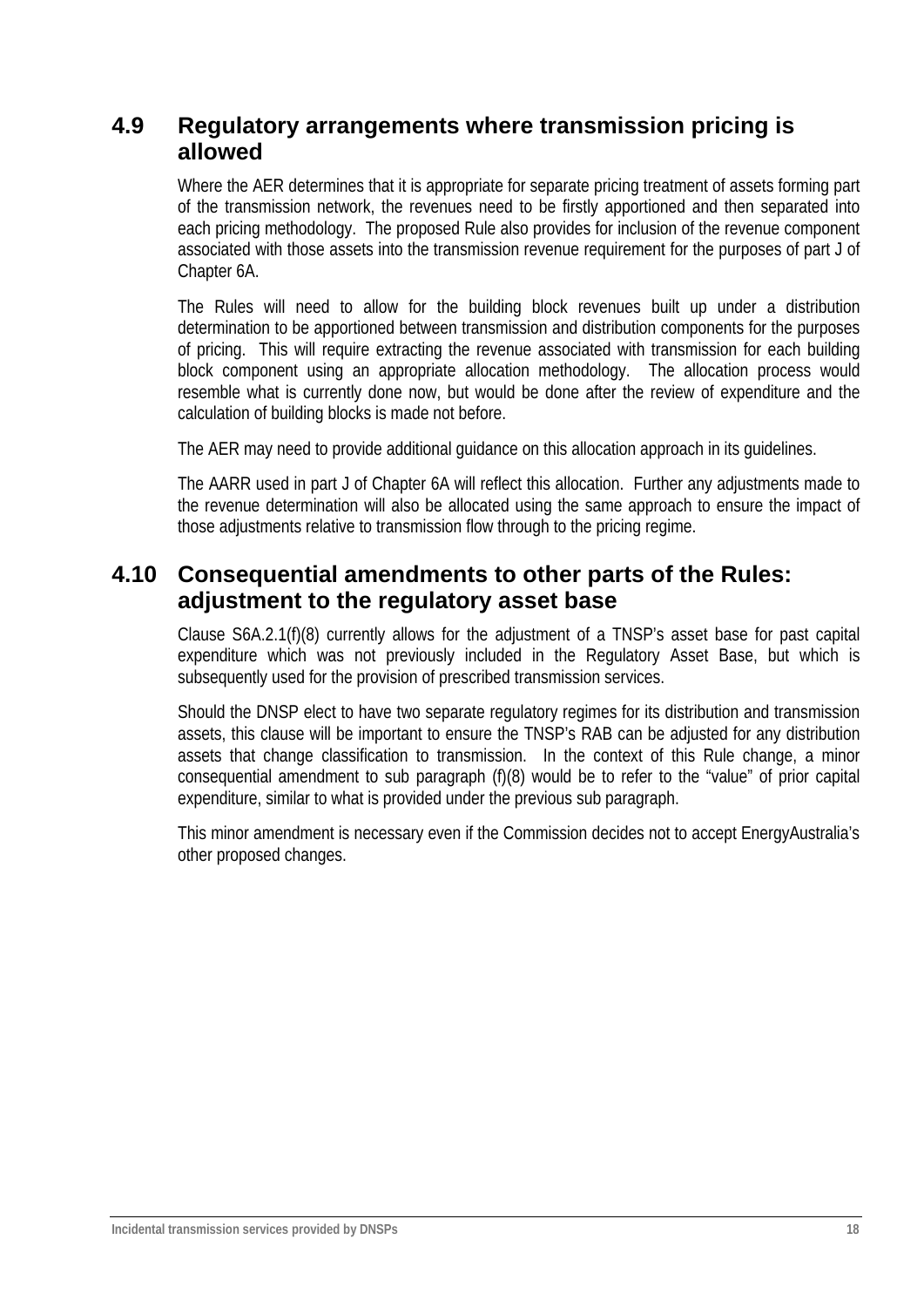The relationship between regulation and the promotion of efficient investment in, and efficient use of, electricity services for the long term interests of consumers has been discussed in a number of forums.

The Expert Panel note that "…a central goal of energy policy is to ensure that the regulatory, institutional and governance arrangements are designed to facilitate efficient investment, operation and usage decisions in the sector in order to improve the efficiency, price and reliability of energy services outcomes for the benefit of the Australian economy and the well being of all Australians."6.

Importantly the Expert Panel noted that an important factor in policy consideration is the "…potential for significant costs and inefficiencies to arise from both the exercise of market power and the application of regulation"7. The Panel stated that the net benefit from regulation is maximised by ensuring that:

- Regulation is only imposed where necessary;
- The regulatory regime minimises the cost of regulation; and
- The regulator is equipped to undertake the regulatory task

Both the MCE and AEMC acknowledge the Expert Panel's focus on efficient regulatory regimes as an integral part of efficient energy markets.

The MCE notes that the regulatory regime is a critical factor driving the decisions on investment and this contributes to the long term interests of customers.8 The Commission has previously noted that efficient regulation depends on:

*…the degree to which the framework provides clear obligations for the [regulated business] and the regulator in rules regarding both the methodology of, and process for, regulatory decisions, while also providing for flexibility and discretion where it may be needed.*<sup>9</sup>

For these reasons, the Rule proposal will contribute to the achievement of the NEM objective by creating a more certain and transparent regulatory environment, while minimising impacts for the market and consumer outcomes. We believe the proposed Rule changes provide the appropriate balance between transparency through codification of process and guided regulatory decisionmaking in areas of uncertainty.

EnergyAustralia believes the proposed changes to Clause 6A.1.4 are also likely to contribute to the NEM Objective of promoting efficient investment in and efficient use of electricity services for the long term interest of consumers. It achieves this in the following ways:

- It removes any ambiguity associated with the regulation of assets that support both the distribution network and the transmission network;
- It enhances the new governance arrangements for economic regulation of Transmission services and the future economic regulation of Distribution services by ensuring that economic

<sup>6</sup> Expert Panel on Energy Access Pricing Report to the Ministerial Council on Energy, p10

<sup>7</sup> ibid p11,12

<sup>8</sup> Standing Committee of Officials of the Ministerial Council on Energy "2006 Comprehensive Legislative Package: Overview and response to Expert panel on Energy Access Pricing", November 2006 p10.

<sup>9</sup> AEMC Rule Determination: National Electricity Amendment (Economic Regulation of Transmission Services) Rule, November 2006 pxiii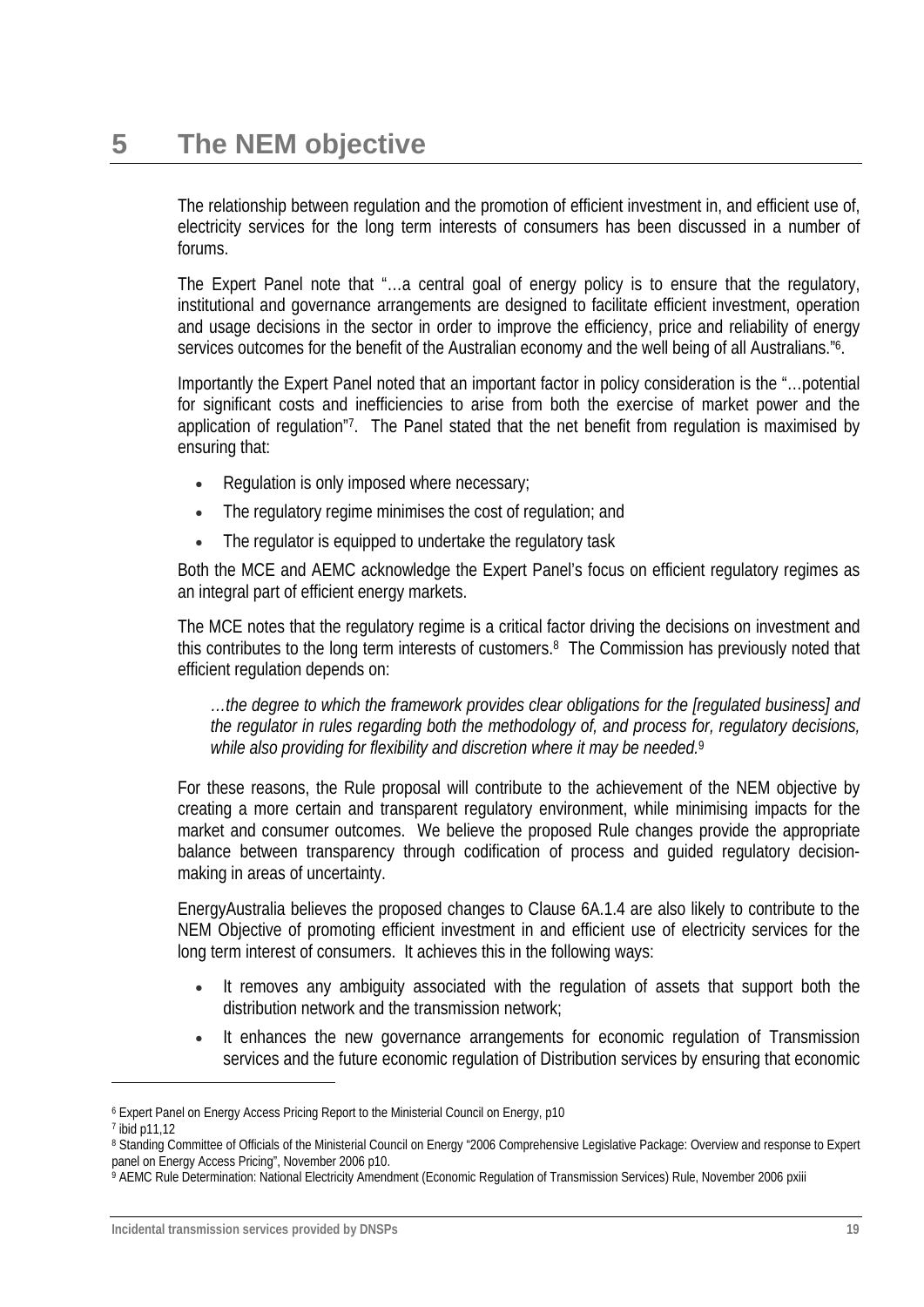regulation is based on the service provided and not on the asset that contributes to the service;

- For EnergyAustralia (and DNSPs in a similar position) and for the AER it would dramatically reduce the regulatory obligations associated with two regimes for effectively similar assets, with minimal (if any) impact on customers.
- For many other DNSPs it clarifies in the Rules current regulatory practice and would have minimal impact on customers;
- It promotes the characteristics of the Chapter 6A Rules by ensuring that the AER is provided guidance in its decision-making for this Clause. It also clarifies existing ambiguity about the delineation between distribution and transmission services and regulation; and
- It overcomes the classification of the regulatory framework based on a technical definition of the asset and focuses more on the service provided, particularly where the same asset may be operating in the distribution system and transmission system at different times.

# **5.1 Market Impacts**

EnergyAustralia engaged PB Associates to undertake an independent review of the impact of EnergyAustralia's proposal on both transmission and distribution customer prices. They conclude that apart from process efficiencies gained by streamlining regulatory processes, there are no significant impacts on customer prices or EnergyAustralia revenues except for the following:

- The extent to which the regulatory process for distribution will yield different outcomes to those of transmission – for example PB noted that traditionally higher WACC parameters for distribution (based on a different risk profile) could yield higher returns if assets shift between transmission and distribution. PB notes that these gains are at the margin and need to be tempered against other regulatory factors (for EnergyAustralia, a theoretical favourable movement of \$380,000 pa for improved returns from a higher WACC needs to be measured against unfavourable outcomes in incentive payments for service standards – approx \$500,000 pa.)
- The extent to which the allocation of revenues is based on an overall asset allocation or a more detailed allocation by each building block component. EnergyAustralia has accepted PB's recommendation to continue to allocate revenues at the building block component level.
- The extent to which a single regulatory process mandates a single pricing methodology. We explain our response to the need for continuance of transmission pricing arrangements (under certain conditions) in the next section below.

## **5.2 Why the NEM Objective requires a separate treatment of allocation for pricing purposes**

EnergyAustralia believes that it has sufficiently justified its proposed Rule change on the basis that it will address the problem of undertaking two regulatory review processes for essentially the same set of assets. The benefit from the reduced inefficiencies between the DNSP and the AER promotes good regulatory practice and ensures the regulatory process is as transparent as practicable.

However, the NEM Objective is not promoted or achieved if the benefits from addressing the problem are outweighed by the consequential effect of the solution proposed. For example, if a solution to problem improves transparent regulatory practice but consequentially affects the stability and predictability of long term investment decisions, the NEM Objective may not be satisfied.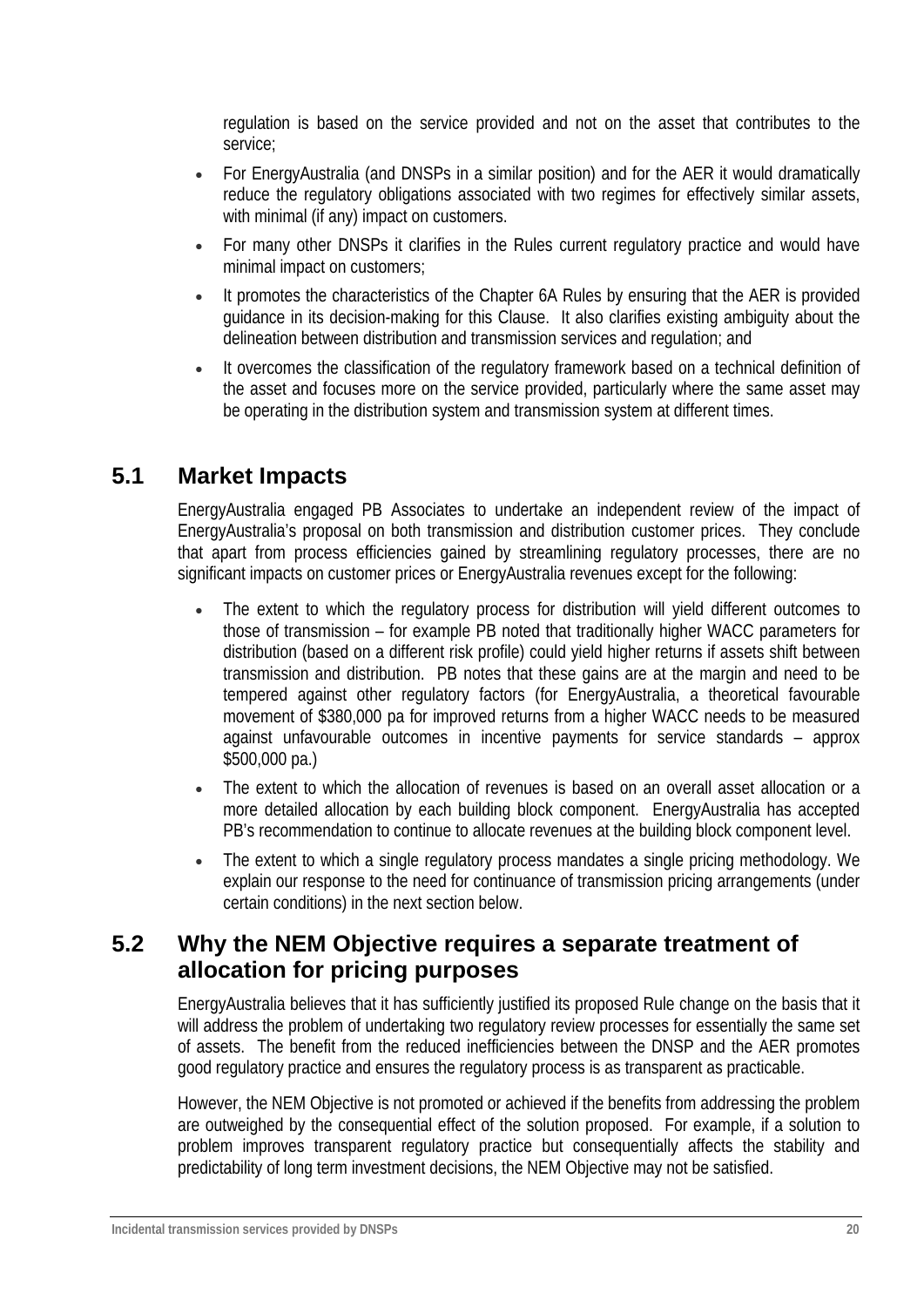EnergyAustralia has therefore sought a solution that ensures customer impacts are mitigated by requiring the AER to allow for separate pricing frameworks for transmission assets, even if they have been subject to a single regulatory process for the determination of revenues. In EnergyAustralia's case this would ensure that existing long term investment decisions are preserved.

The Commission's approach to this issue is quite clear in other decisions:

*…the NEM Objective is not solely focussed on a technical approach to the promotion of efficiency. Rather, the NEM Objective has implications for the means by which regulatory arrangements operate as well as their intended ends. This means that … other things being equal, transmission prices should be sufficiently stable and predictable to enable participants to plan and make long term decisions without suffering price shocks.*<sup>10</sup>

*Rather than seeing distributional outcomes as a distinct limb or component of the NEM Objective, the Commission has taken the view that distributional outcomes have relevance in so far as they may negatively influence the stability and integrity of the pricing arrangements. Therefore, the Commission proposes to maintain or adopt measures that limit the extent of price shocks for transmission network users*<sup>11</sup>

*Rule changes should not only offer demonstrated efficiency benefits to promote the NEM Objective, but should minimise the scope for operational intervention in the market, avoid shortterm changes that are not robustly beneficial over time and Rule changes should not only offer demonstrated efficiency benefits to promote the NEM Objective, but should minimise the scope for operational intervention in the market, avoid short-term changes that are not robustly beneficial over time and improve the transparency of market operation.*<sup>12</sup>

We believe that proposed changes which allow the AER discretion to subject revenues earned on transmission assets to be subject to separate pricing arrangements ensure stability in the market by minimising any potential price shocks to customers.

### **5.3 Assessment against other options – status quo**

Not proceeding with this Rule change will have minimal impact on the market, the technical operation of the market and customer prices. However, the current arrangement will subject EnergyAustralia and the AER to separate regulatory processes for different parts of the same network. There are no benefits from this approach as much of the regulatory assessment reverts to the prudency of the allocation of the costs rather than the prudency of the investment itself.

The regulatory imposts are high considering a large part of the revenue preparation, submission and assessment is redundant between the two regimes.

As noted above, it is likely that in the future many other DNSPs will be subject to a similar fate. There is an increased likelihood of assets over 66kV built for the purpose of supporting the distribution network being classified as part of the Transmission network because they support the higher voltage transmission network. This means that more DNSPs will be subject to dual regulatory processes for the same network, or the AER will enter into informal arrangements for distribution

<sup>11</sup> AEMC Rule Determination for National Electricity Amendment (Pricing of Prescribed Transmission Services) Rule 2006 p10

<sup>10</sup> AEMC Rule Determination for National Electricity Amendment (Pricing of Prescribed Transmission Services) Rule 2006 p10

<sup>12</sup> AEMC Draft Rule Determination - Abolition of Snowy region p65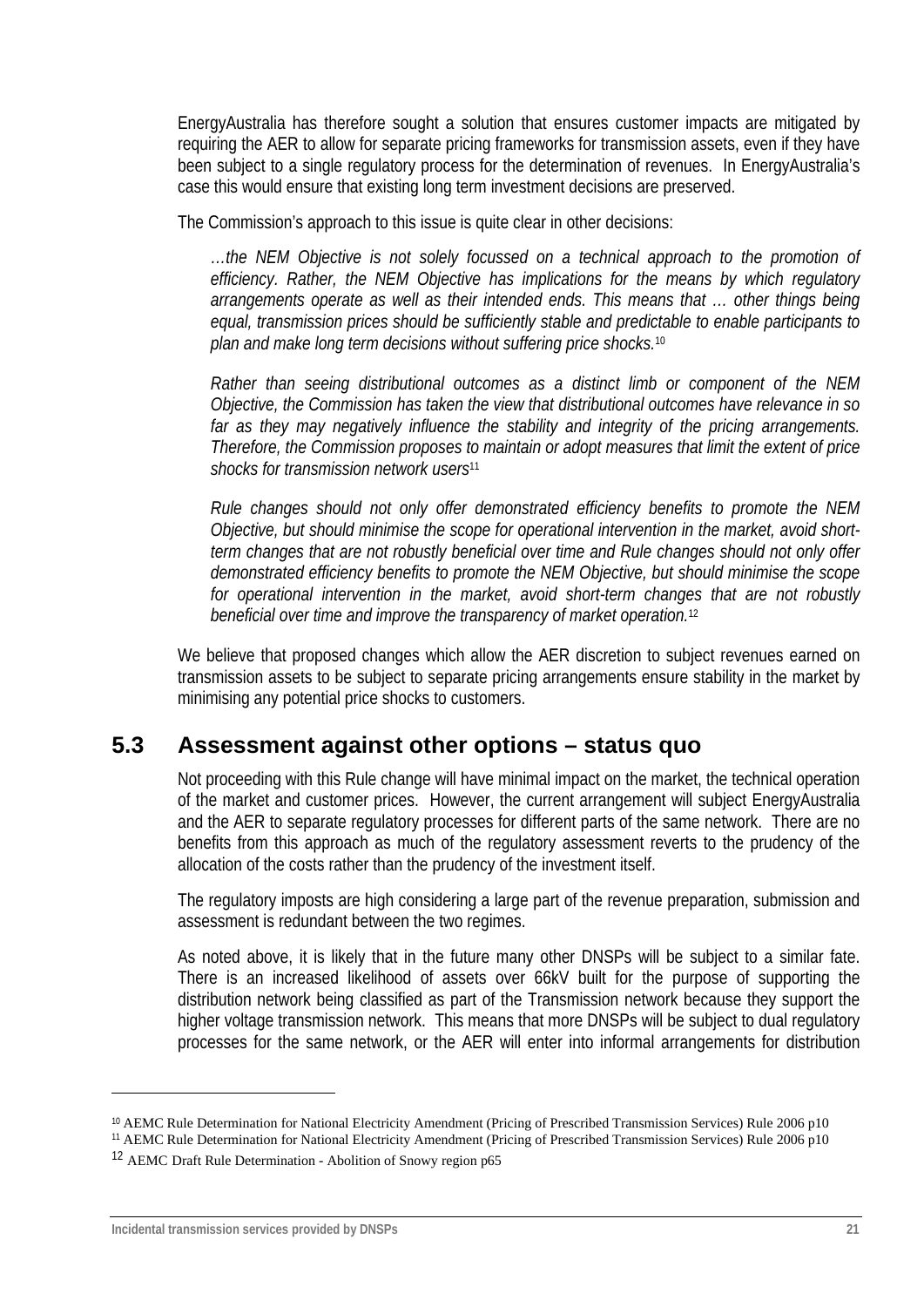networks who own a very small proportion of transmission networks – neither of which is likely to promote efficiency and transparency

Compared to the proposed Rule change, the status quo approach does not promote the NEM Objective.

### **5.4 Assessment against other options – derogation**

A derogation (similar to that provided for Queensland businesses) would achieve the primary purpose of this Rule change. However it would dramatically change the existing pricing arrangements EnergyAustralia has with some of its larger customers.

While these changes would represent a wealth transfer either between networks or across classes of customers, any change to the status quo is likely to draw unfavourable response. Large customers are very price conscious and can be expected to react strongly if a change to the cost allocation increases their price.

Changing the existing pricing framework would also have an impact on existing metering and market arrangements. The establishment of transmission metering to connection points within the EnergyAustralia network is a major project which is now close to completion, with the Sydney and Central Coast areas slated for transfer into the market by the end of 2006. To facilitate this transfer, EnergyAustralia was successful in obtaining a derogation from the Rules in June 2006 to transfer metering installations where the primary equipment (Current and Voltage Transformers) does not comply with the testing requirements in the Rules.

Should EnergyAustralia now seek to classify all its network assets as distribution, it would follow that market settlements would revert to the former TransGrid Bulk Supply Points and transmission and distribution loss factors be recalculated accordingly. This is likely to be seen by Regulators as a retrograde step in the provision of cost reflective price signals to market participants and therefore would run contrary the NEM Objective.

Compared to the proposed Rule, a derogation that does not provide consequential treatment of pricing implications does not promote the NEM Objective.

## **5.5 Assessment against other options – derogation which allows for pricing implications**

This approach was seriously considered by EnergyAustralia. However, the problem identified is not peculiar to EnergyAustralia. A derogation would address EnergyAustralia's issues but would leave open any implications for other DNSPs in a similar predicament.

Compared to the proposed Rule, a derogation specific to EnergyAustralia would not promote the NEM Objective. This option would only be considered as a short term measure (if for example the Rule change could not be expedited due to wider market implications).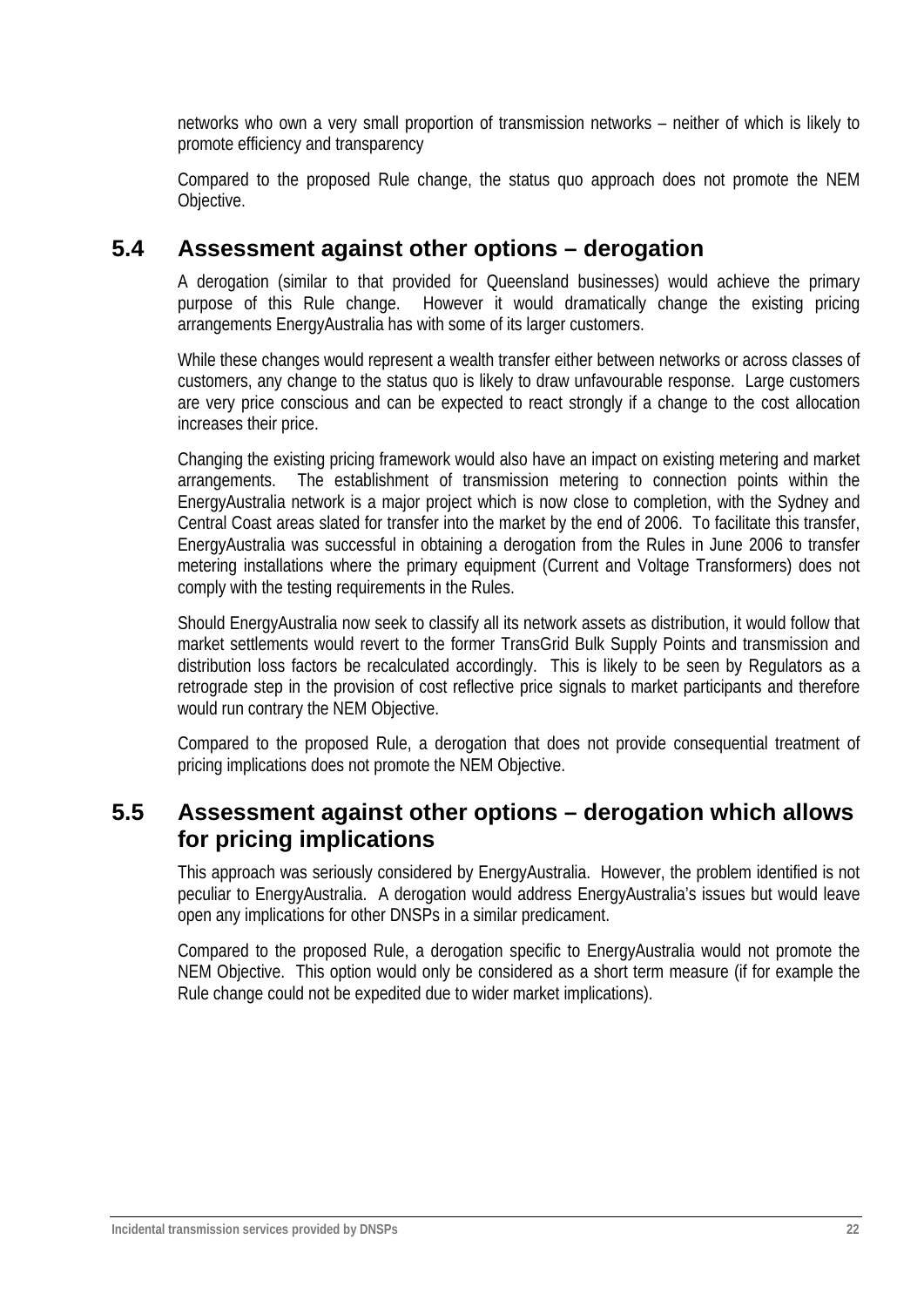## **6.1 Why the proposed Rule is urgent**

EnergyAustralia began preparing for its 2009-14 network revenue determinations in November last year. We are currently preparing the inputs, assumptions, modelling and documentation that will support our forecast expenditure. Under normal conditions we would begin preparing our revenue proposal around 6 months prior to lodgement. However, our regulatory arrangements for distribution are yet to be finalised, and it is likely that we will need to submit information on our distribution revenue determination in this calendar year.

Our timetables are therefore extremely tight, particularly given the uncertainty surrounding the Rules for our next determination. An expedited decision is essential to allow appropriate time for:

- EnergyAustralia to make an application to the AER under the proposed clause 6A.1.4, say within one month of determination;
- the AER to consider, consult on and determine the application-3 months; and
- EnergyAustralia to meet its regulatory obligations in respect of its distribution revenue proposal and prepare a revenue proposal for submission.

This demonstrates that if the rule is not expedited, it would not be possible for this issue to be addressed in an appropriate time for EnergyAustralia to apply it to the next regulatory control period.

Section 36B of the Draft National Electricity Law (NEL), if enacted, would prohibit the AEMC from making a Rule relating to revenue earned or prices charged in respect of a distribution network. This Section places further pressure on the need for a Rule to be made before the NEL is enacted. Otherwise, there is a strong risk that the AEMC would be required to "stop the clock" between the time the NEL amendments become Law and the new Rules for distribution come into effect.

## **6.2 Why the proposed rule is not controversial**

The Rule change is non-controversial as it will have no significant market implications and is unlikely to result in any material change from the status quo. There would be no change to the way EnergyAustralia operates its assets, no change in network boundary or the technical operation of either network.

The only immediate change would be that EnergyAustralia (if it elected to make a single regulation determination application) would be subject to a single economic regulatory regime for its network assets, hence avoiding the unnecessary duplication of undertaking two separate regulatory processes. EnergyAustralia has proposed that the AER have further discretion to apply the transmission pricing regime be included in the Rule so as to avoid any adverse impacts on customers and market arrangements.

In addition the Rule would only impact DNSPs who elect to apply the Clause and subject to AER approval. We believe this provides a sufficient balance between flexibility and consistency for different market participants.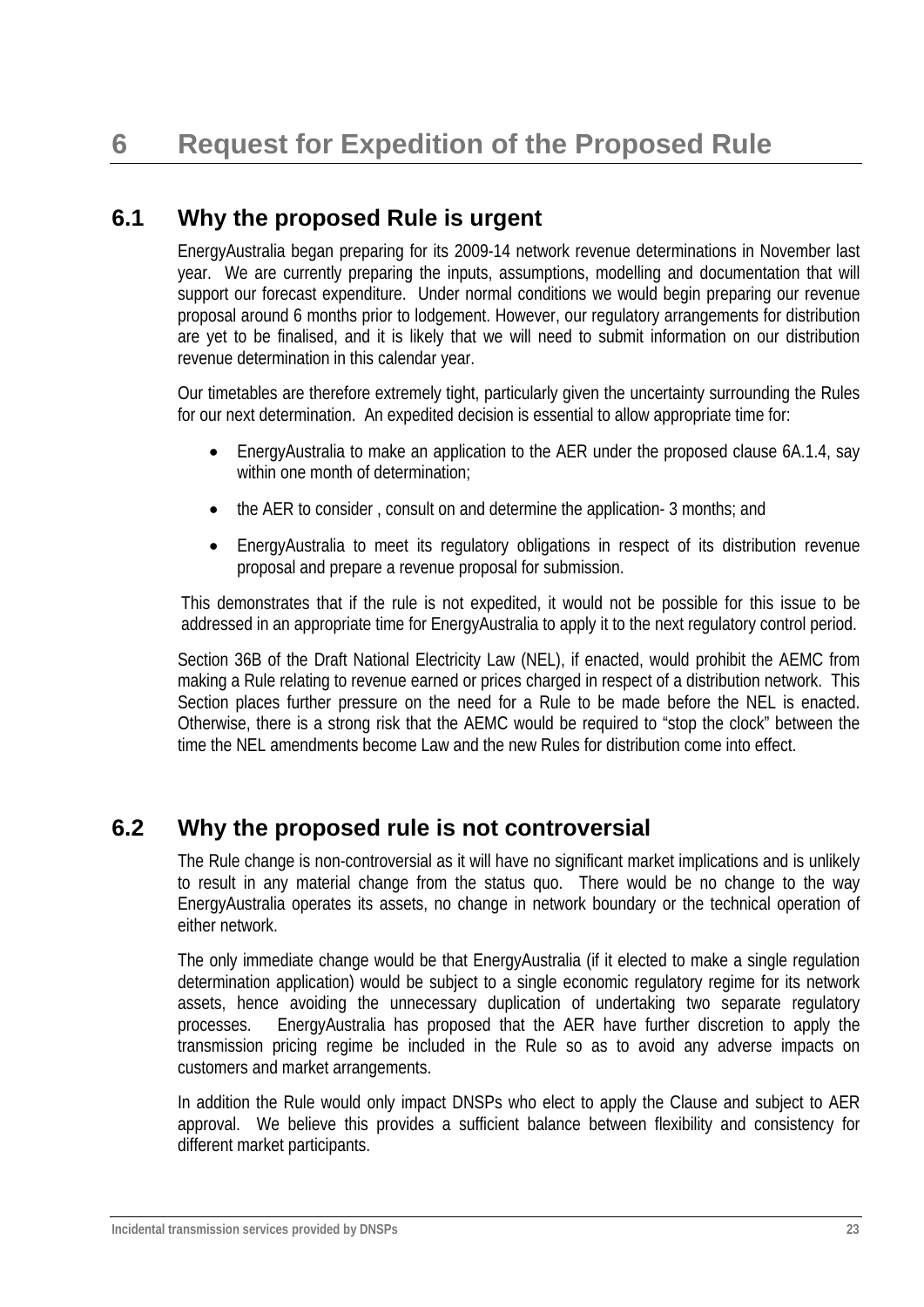Conversely, not addressing this issue is likely to have far reaching implications for DNSPs. Clearer delineation of prescribed services for transmission and distribution will result in a stricter interpretation of what falls into different service categories. It is likely that in the absence of change other DNSPs within the NEM would be subject to two different regulatory regimes. The regulatory impost is significant given that, in some instances, the DNSP may own only one or two Transmission assets.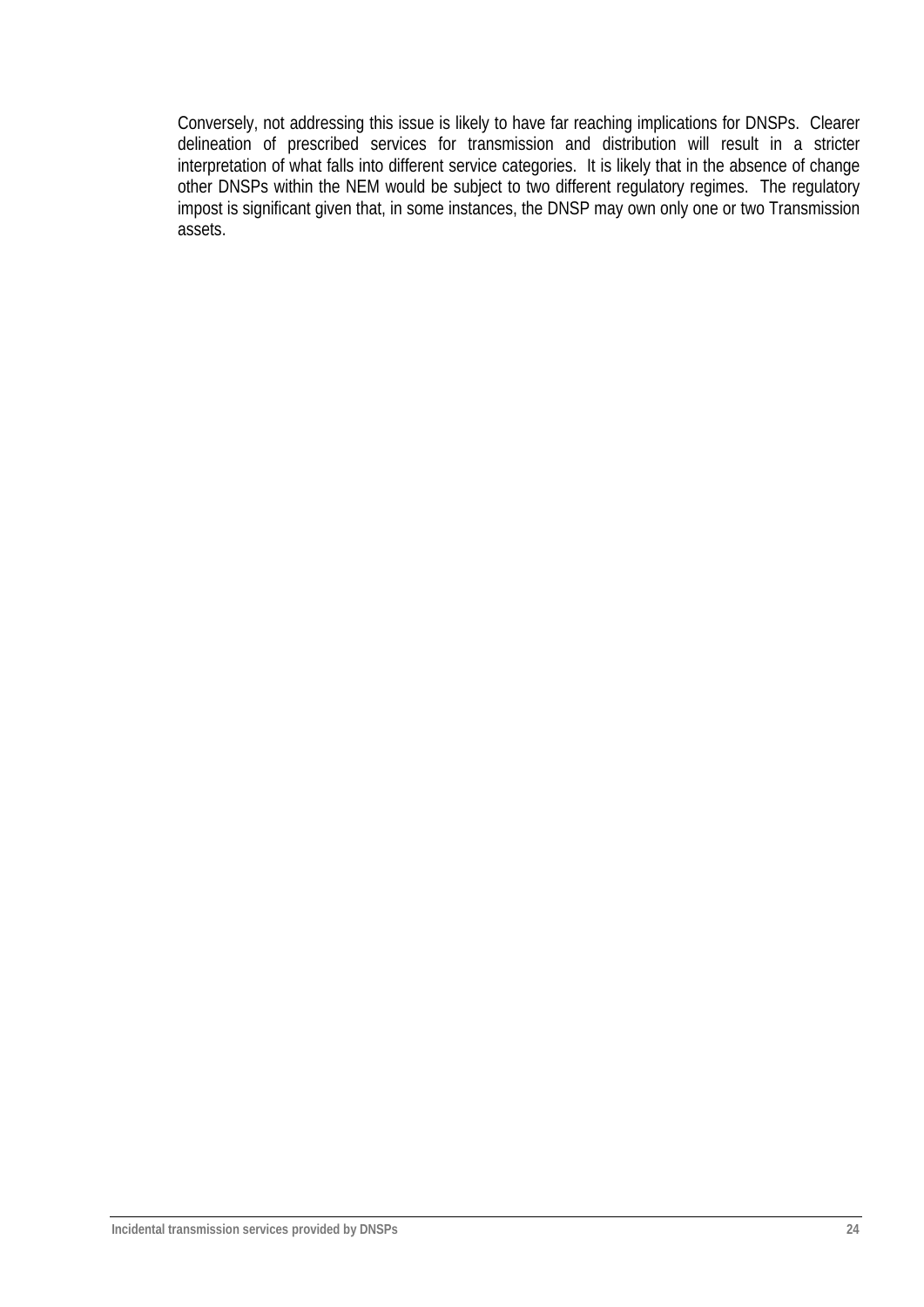#### **Item 1 Amendment to clause 6A.1.4**

After rule 6A.1.4(b) insert:

- (c) A DNSP who owns, operates or controls parts of a transmission network operating at nominal voltages between 66 kV and 220kV that operate in parallel to and provide support to the higher voltage transmission network may apply to the AER for those parts of the network to be made subject to the regulatory arrangements for the distribution service pricing set out Chapter 6.
- (d) Schedule 6.4A applies to an application made under clause 6A.1.4(c).

#### **Item 2 New Schedule 6A.4**

#### *Schedule 6A.4 - Regulatory Arrangements for Transmission Services incidental to the provision of distribution services.*

#### **S6A .4.1 Application of Schedule**

- (a) This Schedule applies to the determination of applications under clause 6A.1.4(c) and sets out the regulatory arrangements to apply following the approval of an application.
- (b) In this Schedule:
	- (1) a *single revenue determination application* means an application under clause 6A.1.4(c).
	- (2) *dual function assets* means those parts of a transmission network the subject of an application under clause 6A.1.4(c).
	- (3) *approved dual function assets* means dual function assets the subject of a *single revenue determination application* which has been approved or deemed to have been approved by the AER under this Schedule 6A.4.

#### **S6A.4.2 Requirements in relation to a single revenue determination**

A *single revenue determination application* must:

- (a) not be made:
	- (1) In the case of an application in respect of *dual functions assets* the subject of a *transmission determination*, less than 16 months before the expiry of the *regulatory control period* applicable to the *transmission determination* in force at the time the application is made, unless the AER approves a shorter period;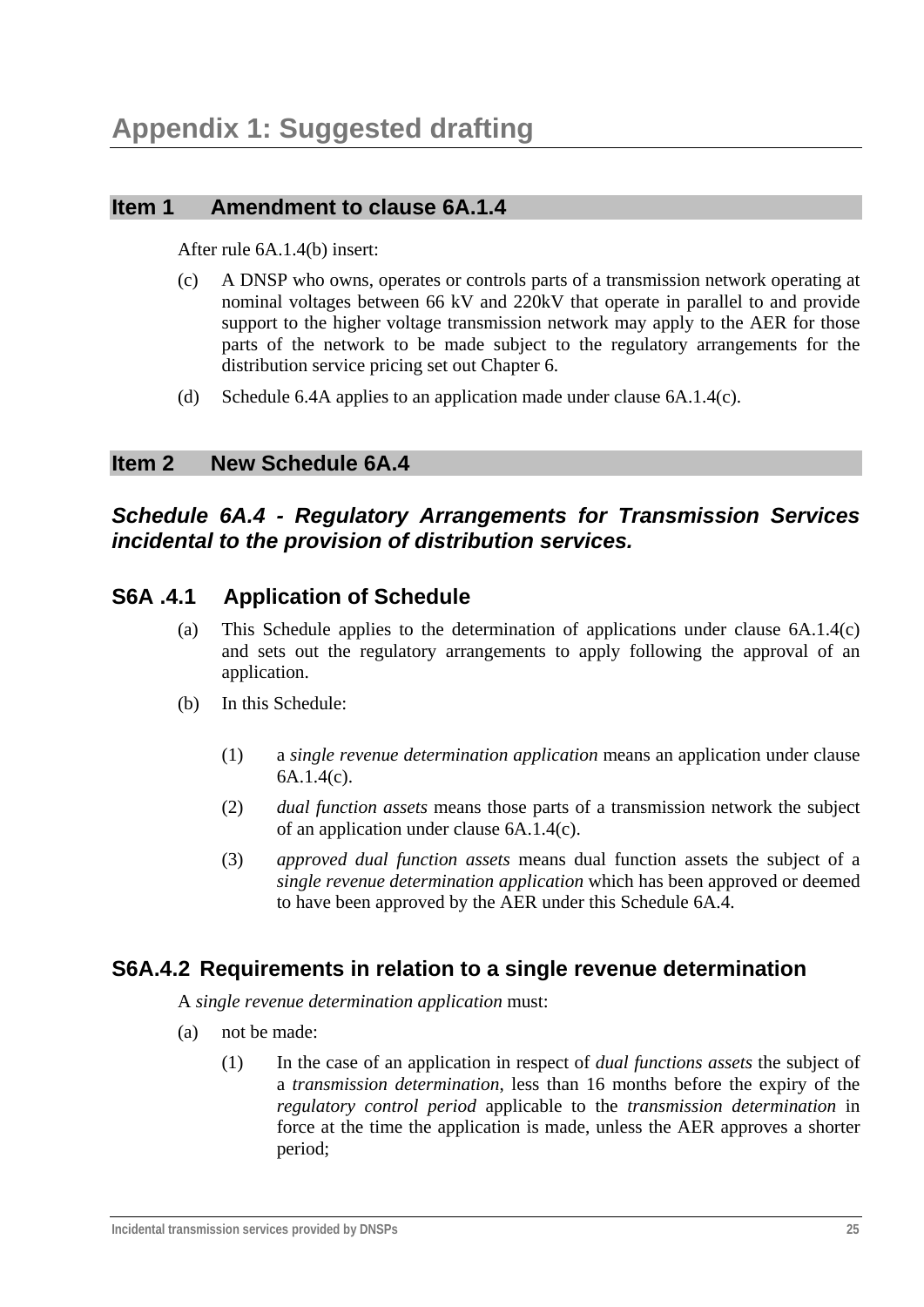- (2) In the case of an application in respect of *dual function assets* the subject of a determination under Chapter 6, less than 16 months before the expiry of the regulatory control period applicable to the Distribution Network Service Provider's distribution system at the time the application is made, unless the AER approves a shorter period.
- (3) In the case of any other application, less than 3 months before the commencement of the next regulatory control period applicable to the Distribution Network Service Providers distribution system, unless the AER approves a shorter period.
- (b) comply with any guidelines made by the AER under clause 6A.4.6; and
- (c) contain sufficient information to enable the to enable the AER determine:
	- (1) whether to approve the application; and
	- (2) the appropriate pricing arrangements to apply to the services provided by approved *dual function assets*.
- (d) As soon as practicable after its receipt of a *single revenue determination application*, the AER must publish the application, together with an invitation for written submissions on the application and allow a period of not more than 20 business days for the making of any submissions.
- (e) The AER must consider any written submission made under paragraph (d) and must make its decision on the application within 60 business days of its receipt of the application.
- (f) If the AER is satisfied of the matters referred to in clause S6A.4.3 it must determine:
	- (1) to approve the application; and
	- (2) whether the pricing arrangements in clause S6A.4.7 should apply to the *dual function assets*.

#### **S6A.4.3 Circumstances in which an application must be approved.**

The AER must approve a *single revenue determination application* if it is satisfied that:

- (a) the *transmission services* provided by the *dual function assets* are provided as a consequence of or incidental to the provision of *distribution services*;
- (b) there is no evidence that there will be a material impact on the operation of the national electricity market as a result of the application being approved; and
- (c) There is no evidence that there will be any material implications for the technical operation of the transmission system or the distribution system as a result of the application being approved.

For the purposes of this clause S6A.4.3, the *transmission services* provided by the *dual function assets* are provided as a consequence of or incidental to the provision of *distribution services* if the *dual function assets* were constructed to operate as part of the Distribution Network Service Provider's *distribution network* but operate in support of both the *distribution network* and the higher voltage *transmission network*.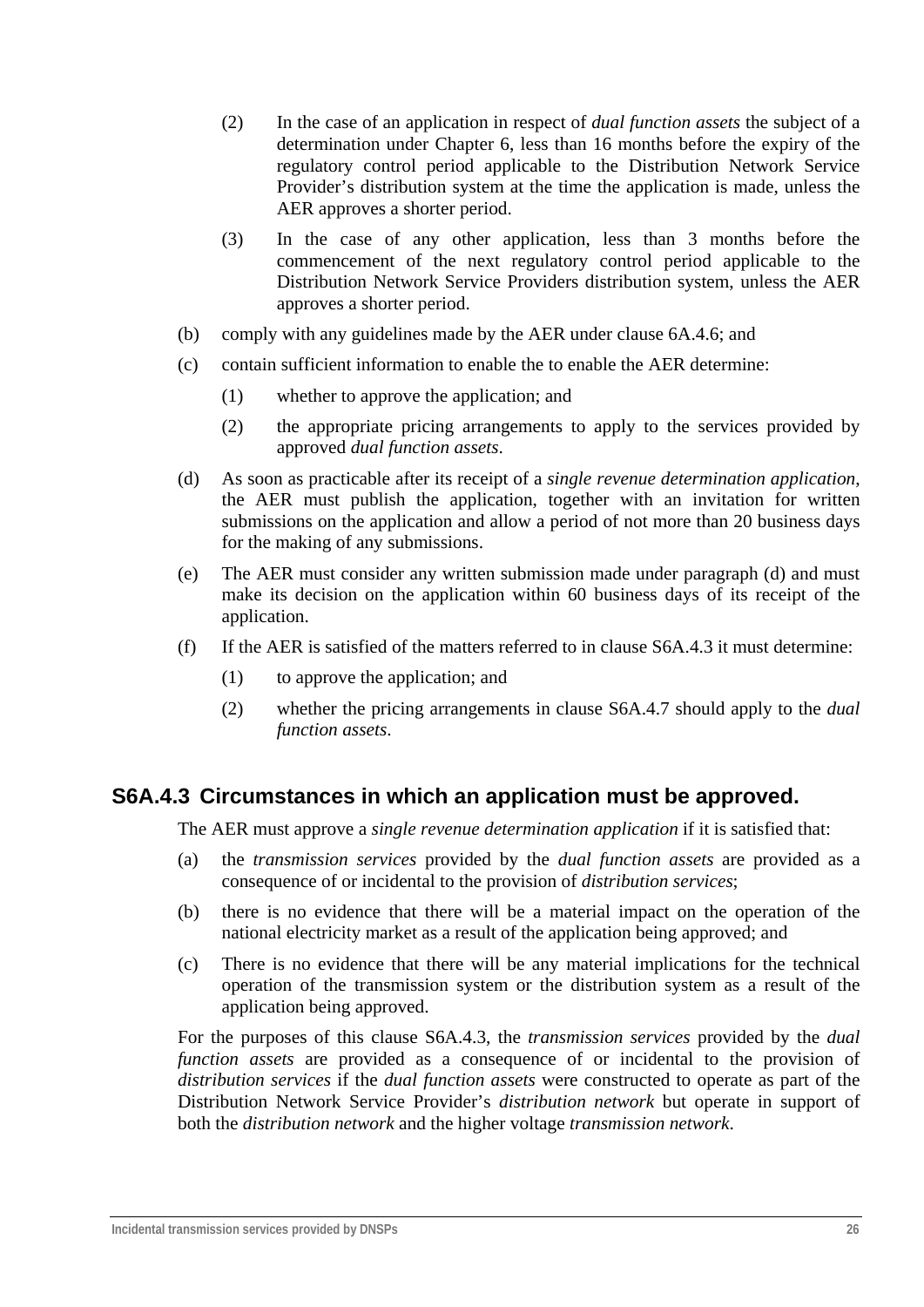#### **S6A.4.5 Circumstances in which an application will be deemed to be approved**

- (a) The AER will be deemed to have approved a *single revenue determination application* if it has not determined to approve or refuse the application within 60 business days of the application being made.
- (b) If a *single revenue determination application* is deemed to be approved under subclause (a), the AER must make a determination referred to in S6A.4.2(f)(2) within 20 business days of the deemed approval.

#### **S6A4.6 Regulatory Arrangements which apply to** *approved dual function* **assets.**

- (a) From the commencement of the *regulatory control period* which applies to the Distribution Network Service Provider's distribution system immediately following an approval under this Schedule 6A.4, *approved dual function assets* will be the subject of economic regulation under Chapter 6 and will not be subject to Chapter 6A except to the extent determined by the AER in accordance with clause 6A.4.7.
- (b) If the *regulatory control period* which applies to the Distribution Network Service Provider with respect to its distribution network is not the same as the *regulatory control period* that applies with respect to its transmission network, the AER must determine the appropriate adjustments (if any) to be made to the relevant determination to ensure the appropriate transition of *approved dual function assets* from economic regulation under Chapter 6A to economic regulation under Chapter 6.
- (c) The AER may, as part of the Cost Allocation Guidelines prepared under clause 6A.19.3, include guidelines on the cost allocation methodology to be applied by a DNSP making a *single revenue determination application*.

#### **S6A.4.7 Determination that alternative pricing arrangement to apply to**  *approved dual function assets*

- (a) The AER may determine that the one or all of the alternative pricing arrangements specified in sub-clause (b) will apply to *approved dual function assets* if it is satisfied that:
	- (1) the revenues to be earned in respect of the dual function assets are significant enough to justify a separate pricing method;
	- (2) there are no material regulatory or market impediments to the application the alternative pricing arrangements; and
	- (3) Customers would not be materially adversely affected by the application of the alternative pricing arrangements.
- (b) The alternative pricing arrangements which may be determined by the AER to apply to *approved dual function assets* are
	- (1) the application of Part J of Chapter 6A.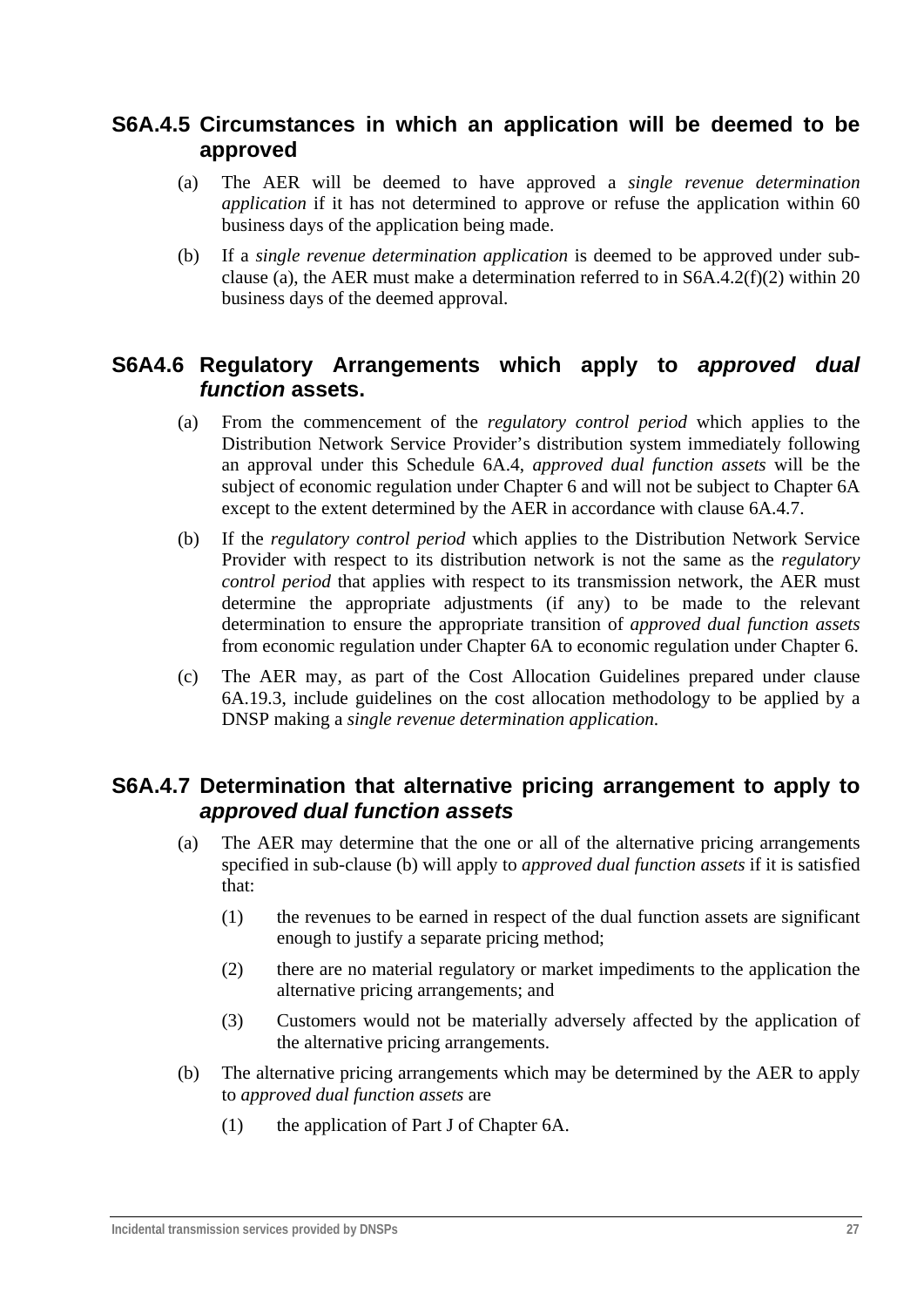- (2) the preparation of a *negotiating framework* to apply to the negotiated transmission services provided by the *approved dual function assets* under clause 6A.9 and the application of Part D of Chapter 6A to those services.
- (c) Where the AER determines that the alternative pricing arrangement in sub-clause (b)(1) are to apply to *approved dual function assets*, the following provisions will apply to enable the application of Part J of Chapter 6A:
	- (1) When the AER makes a determination in relation to the economic regulation of the Distribution Network Service Provider's *prescribed distribution services,* it must also determine the Annual Building Block Revenue Requirement and the Maximum Allowed Revenue in respect of the prescribed transmission services provided by the *dual function assets* for each year of the *regulatory control period*.
	- (2) The Annual Building Block Revenue Requirement referred to in sub-clause (c)(1) must be determined by allocating a proportion of the revenue requirement determined for all services the subject of the revenue determination (other than those solely attributable to services other than prescribed transmission services) to each building block component attributable to the revenue associated with *approved dual function assets* on a basis which is consistent with the cost allocation principles in Clause 6A.19.2.
	- (3) The Maximum Allowed Revenue referred to in sub-clause (c)(1) must be determined, by taking the Annual Building Block Revenue Requirement determined under sub-clause (c)(2) and applying:
		- (i) a methodology which the AER determines is likely to result in the best estimates of expected inflation consistent with clause  $6A.5.3(b)(1);$
		- (ii) a CPI –X methodology to escalate the maximum allowed revenue for each year (other than the first year) of the regulatory control period which is consistent with clause  $6A.5.3(b)(5)$ ; and
		- (iii) an "X" factor that is consistent with clause 6A.6.8.
	- (4) For the purposes of clause 6A.22.1, the aggregate annual revenue requirement is the maximum allowed revenue determined under sub-clause (c)(3).
	- (5) Where an adjustment is made to allowed revenues during a regulatory control period, the Annual Building Block Revenue Requirement must be adjusted by allocating the adjusted revenue requirement in the same manner described in sub-clause (2).
- (d) Where the AER determines that the alternative pricing arrangements in sub-clause (b)(2) are to apply to approved dual function assets, Part D of Chapter 6A applies to those services and the DNSP must prepare a negotiating framework to apply to the negotiated transmission services which complies with clause 6A.9.5.